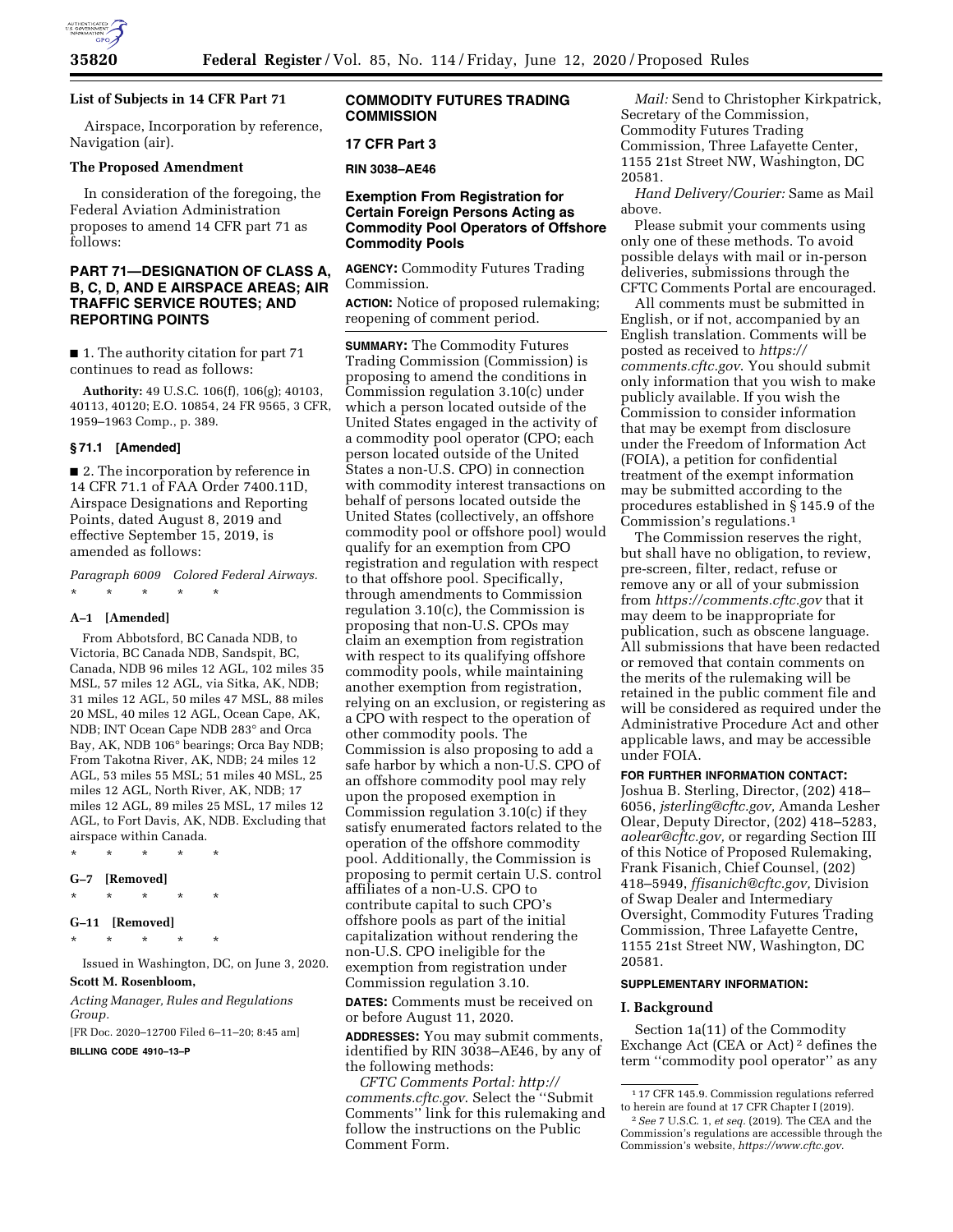person 3 engaged in a business that is of the nature of a commodity pool, investment trust, syndicate, or similar form of enterprise, and who, with respect to that commodity pool, solicits, accepts, or receives from others, funds, securities, or property, either directly or through capital contributions, the sale of stock or other forms of securities, or otherwise, for the purpose of trading in commodity interests.4 CEA section 1a(10) defines a ''commodity pool'' as any investment trust, syndicate, or similar form of enterprise operated for the purpose of trading in commodity interests.5 CEA section 4m(1) generally requires each person who satisfies the CPO definition to register as such with the Commission.6 With respect to CPOs, the CEA also authorizes the Commission, acting by rule or regulation, to include within or exclude from the term ''commodity pool operator'' any person engaged in the business of operating a commodity pool if the Commission determines that the rule or regulation will effectuate the purposes of the CEA.7

Additionally, CEA section 4(c), in relevant part with respect to this proposal, provides that the Commission, to promote responsible economic or financial innovation and fair competition, by rule, regulation, or order, after notice and opportunity for hearing, may exempt, among other things, any person or class of persons offering, entering into, rendering advice, or rendering other services with respect to commodity interests from any provision of the Act.8 Section 4(c) authorizes the Commission to grant exemptive relief if the Commission determines, *inter alia,* that the exemption would be consistent with the ''public interest.'' 9

To provide an exemption pursuant to section 4(c) of the Act with respect to registration as a CPO, the Commission

6 7 U.S.C. 6m(1).

9*See* Conference Report, H.R. Report 102–978 at 8 (Oct. 2, 1992) (''The goal of providing the Commission with broad exemptive powers . to give the Commission a means of providing certainty and stability to existing and emerging markets so that financial innovation and market development can proceed in an effective and competitive manner.'').

must determine that the agreements, contracts, or transactions undertaken by the exempt CPO should not require registration and that the exemption from registration would be consistent with the public interest and the Act.10 The Commission must further determine that the agreement, contract, or transaction will be entered into solely between appropriate persons and that it will not have a material adverse effect on the ability of the Commission or any contract market to discharge its regulatory or self-regulatory duties under the Act.11 The term ''appropriate person'' as used in section 4(c) includes a commodity pool formed or operated by a person subject to regulation under the Act.12 The Commission has previously interpreted the clause ''subject to regulation under the Act'' as including persons who are exempt from registration or excluded from the definition of a registration category.13

Part 3 of the Commission's regulations governs the registration of intermediaries engaged in, *inter alia,* the offering and selling of, and the provision of advice concerning, all commodity interest transactions. Commission regulation 3.10 establishes the procedure that intermediaries, including CPOs, must use to register with the Commission.14 Commission regulation 3.10 also establishes certain exemptions from registration.15 In particular, Commission regulation 3.10(c)(3) (referred to herein as the 3.10 Exemption) provides that, *inter alia,* a person engaged in the activity of a CPO, in connection with any commodity interest transaction executed bilaterally or made on or subject to the rules of any designated contract market or swap execution facility, is not required to register as a CPO, provided that:

1. The person is located outside the United States, its territories, and possessions (the United States or U.S.) (a non-U.S. CPO);

2. The person acts only on behalf of persons located outside the United States (an offshore commodity pool); and

<sup>10</sup> 7 U.S.C. 6(c)(2)(A). 11 *Id.* at 6(c)(2)(B). 12 *Id.* at 6(c)(3)(E). 13*See* Further Definition of ''Swap Dealer'', 77 FR 30596, 30655 (May 23, 2012) (finding, in the context of the eligible contract participant definition, that ''construing the phrase 'formed and operated by a person subject to regulation under the [CEA]' to refer to a person excluded from the CPO definition, registered as a CPO or properly exempt from CPO registration appropriately reflects Congressional intent'').

14*See, e.g.,* 17 CFR 3.10(a)(1)(i) (requiring the filing of a Form 7–R with the National Futures

<sup>15</sup> See 17 CFR 3.10(c) (exemption from registration for certain persons).

3. The commodity interest transaction is submitted for clearing through a registered futures commission merchant.16

A person acting in accordance with the 3.10 Exemption remains subject to the antifraud provisions of CEA section 4*o,*17 but is otherwise not required to comply with those provisions of the CEA or Commission regulations applicable to any person registered in such intermediary capacity or persons required to be so registered.18 The 3.10 Exemption provides that it is available to non-U.S. CPOs whose activities, in connection with any commodity interest transaction executed bilaterally or made on or subject to the rules of any designated contract market or swap execution facility, are confined to acting on behalf of offshore commodity pools.19 This exemption was first adopted in 2007 and was based on a long-standing no-action position articulated by the Commission's Office of General Counsel in 1976.20

In adopting the final rule amending Commission regulation 3.10, the Commission agreed with commenters who cited its longstanding policy of focusing ''customer protection activities upon domestic firms and upon firms soliciting or accepting orders from domestic users of the futures markets.'' 21 The Commission further stated that the protection of non-U.S. customers of non-U.S. firms may be best deferred to foreign regulators.22 The

18 17 CFR 3.10(c)(3)(ii). As market participants, however, such persons remain subject to all other applicable provisions of the CEA and the

<sup>19</sup> 17 CFR 3.10(c)(3)(i).<br><sup>20</sup> Exemption from Registration for Certain Foreign Persons, 72 FR 63976, 63977 (Nov. 14,<br>2007). *See* CFTC Staff Interpretative Letter 76–21.<br><sup>21</sup> Exemption from Registration for Certain

Foreign Persons, 72 FR at 63977, *quoting*  Introducing Brokers and Associated Persons of Introducing Brokers, Commodity Trading Advisors and Commodity Pool Operators; Registration and Other Regulatory Requirements, 48 FR 35248, 35261 (Aug. 3, 1983).

22 *Id.* The Commission also cited this policy position in the initial proposal for what ultimately Continued

<sup>3</sup>*See* 17 CFR 1.3 (defining ''person'' to include individuals, associations, partnerships,

corporations, and trusts). 4 7 U.S.C. 1a(11). *See also* 17 CFR 1.3 (defining ''commodity interest'' to include any contract for the purchase or sale of a commodity for future delivery, and any swap as defined in the CEA); Adaptation of Regulations to Incorporate Swaps, 77 FR 66288, 66295 (Nov. 2, 2012) (discussing the modification of the term ''commodity interest'' to include swaps).

<sup>5</sup> 7 U.S.C. 1a(10).

<sup>7</sup> 7 U.S.C. 1a(11)(B).

<sup>8</sup> 7 U.S.C. 6(c)(1).

<sup>16</sup> 17 CFR 3.10(c)(3)(i). *But see* CFTC Staff Letters No. 16–08 and 15–37. Pursuant to these letters, Commission staff in the Division of Swap Dealer and Intermediary Oversight (DSIO) recognized that not all swaps are required to be cleared, and thus provided relief from registration for certain intermediaries acting on behalf of persons located outside the United States or on behalf of certain International Financial Institutions in connection with swaps not subject to a Commission clearing requirement. In 2016, the Commission published a proposed rule that would codify the position articulated in these DSIO staff letters. *See*  Exemption from Registration for Certain Foreign Persons, 81 FR 51824 (Aug. 5, 2016). The Commission is reopening the comment period on such proposed rule pursuant to this Proposal. *See*  Section III, *infra.* 

<sup>17</sup> 7 U.S.C. 6*o.*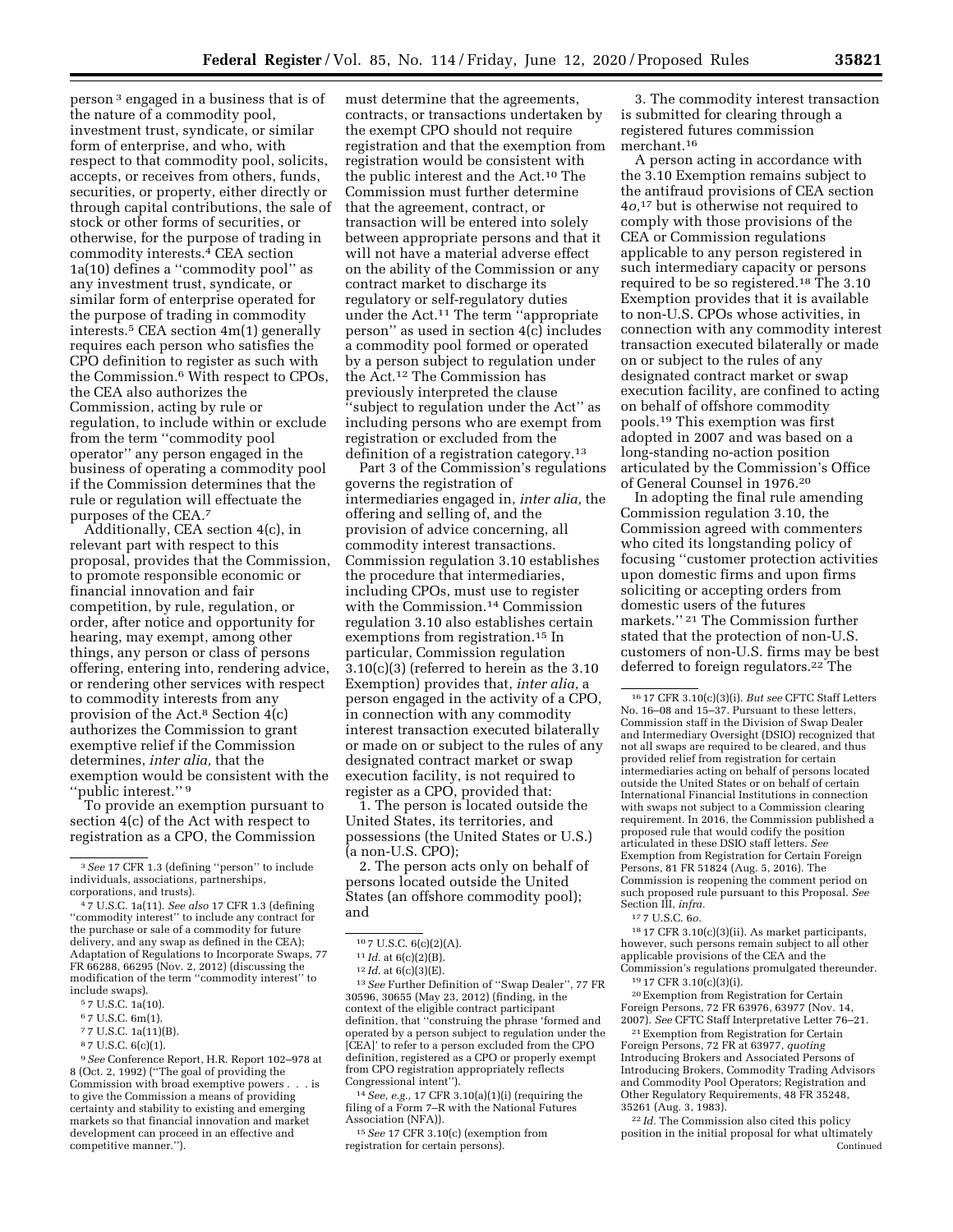Commission noted its understanding that, pursuant to the terms of the 3.10 Exemption, ''[a]ny person seeking to act in accordance with any of the foregoing exemptions from registration should note that the prohibition on contact with U.S. customers applies to solicitation as well as acceptance of orders.'' 23 Moreover, the Commission stated that ''[if] a person located outside the U.S. were to solicit prospective customers located in the U.S. as well as outside of the U.S., these exemptions would not be available, even if the only customers resulting from the efforts were located outside the U.S.'' 24

In 2010, the Dodd-Frank Wall Street Reform and Consumer Protection Act (Dodd-Frank Act) 25 amended the definition of ''commodity pool operator'' and ''commodity pool'' to include those persons operating collective investment vehicles that engage in swaps,26 which resulted in an expansion of the universe of persons captured within the statutory definitions of both CPOs and commodity pools. When combined with the rescission of Commission regulation  $4.13(a)(4)$  in 2012,<sup>27</sup> an increasing number of non-U.S. CPOs were required to either register with the Commission or claim an available exemption or exclusion with respect to the operation of their commodity pools, both offshore pools and those offered to U.S. participants.

In 2018, the Commission proposed adding a new exemption in Commission regulation 4.13 to codify the relief provided in CFTC Staff Advisory 18–96 (Advisory 18–96).28 As part of that proposal, the Commission noted that the proposed exemption based on Advisory 18–96 could be claimed on a pool-bypool basis, and stated that ''[t]his characteristic would effectively differentiate the [proposed exemption] from the relief currently provided''

28Registration and Compliance Requirements for Commodity Pool Operators and Commodity Trading Advisors, 83 FR 52902 (Oct. 18, 2018); CFTC Staff Advisory 18–96 (Apr. 11, 1996).

under the 3.10 Exemption.29 The Commission received several comments regarding that aspect of the proposal. One commenter noted that the 3.10 Exemption ''is widely relied on around the world by non-U.S. managers of offshore funds that are not offered to U.S. investors but that may trade in the U.S. commodity interest markets.'' 30 This commenter further noted that ''CPO registration for these offshore entities with global operations is not a viable option[,]'' due to the logistical and regulatory issues involved.31 Another commenter stated that, ''it is critical to bear in mind that the Commission . . . to our knowledge has never addressed, the separate and distinct question of whether an offshore CPO may rely on Rule 3.10(c)(3)(i) with respect to some of its offshore pools in combination with relying on other exemptions with respect to its other pools.'' 32 Several other commenters expressed similar views and requested that the Commission affirm the ability to claim the 3.10 Exemption on a pool-bypool basis and to rely upon that exemption in addition to other exemptions, exclusions, or registration.33

In 2019, the Commission withdrew its proposal to codify the relief provided in Advisory 18–96, and, in light of the comments received in response to the discussion of the 3.10 Exemption, instead undertook an inquiry as to whether the 3.10 Exemption should be amended to respond to the current CPO space and the issues articulated by commenters.34 Based on the foregoing, and in light of the increasingly global nature of the commodity pool space, the Commission preliminarily believes that the statutory and regulatory

32*See* Comment letter from Fried, Frank, Harris, Shriver, & Jacobson, LLP (Fried Frank) at 6 (Dec. 17, 2018), available at *[https://comments.cftc.gov/](https://comments.cftc.gov/PublicComments/ViewComment.aspx?id=61920&SearchText=) [PublicComments/ViewComment.aspx?](https://comments.cftc.gov/PublicComments/ViewComment.aspx?id=61920&SearchText=) [id=61920&SearchText=.](https://comments.cftc.gov/PublicComments/ViewComment.aspx?id=61920&SearchText=)* 

33*See, e.g.,* Comment letter from Willkie, Farr, and Gallagher, LLP (Willkie) at 6 (Dec. 11, 2018), available at *[https://comments.cftc.gov/](https://comments.cftc.gov/PublicComments/ViewComment.aspx?id=61927&SearchText=)  [PublicComments/ViewComment.aspx?](https://comments.cftc.gov/PublicComments/ViewComment.aspx?id=61927&SearchText=) [id=61927&SearchText=](https://comments.cftc.gov/PublicComments/ViewComment.aspx?id=61927&SearchText=)*; Comment letter from Alternative Investment Management Association (AIMA) at 6 (Dec. 17, 2018), available at *[https://](https://comments.cftc.gov/PublicComments/ViewComment.aspx?id=61907&SearchText=) [comments.cftc.gov/PublicComments/](https://comments.cftc.gov/PublicComments/ViewComment.aspx?id=61907&SearchText=)  [ViewComment.aspx?id=61907&SearchText=](https://comments.cftc.gov/PublicComments/ViewComment.aspx?id=61907&SearchText=)*.

34Registration and Compliance Requirements for Commodity Pool Operators (CPOs) and Commodity Trading Advisors: Family Offices and Exempt CPOs, 84 FR 67355, 67357 (Dec. 10, 2019).

developments since 2007 have resulted in a growing mismatch between the Commission's stated policy purposes underlying the 3.10 Exemption, which are to focus the Commission's resources on the protection of U.S. persons, and the 3.10 Exemption as adopted in 2007. Therefore, the Commission has preliminarily determined that it is appropriate to amend the 3.10 Exemption to better align the terms of the exemption with the Commission's continued policy goals. The result is this proposal.

## **II. The Proposal**

The Commission is proposing, pursuant to its authority under CEA section 4(c), several amendments to the current 3.10 Exemption (the Proposal). Specifically, the Commission is proposing amendments to the 3.10 Exemption such that non-U.S. CPOs may rely on that exemption on a poolby-pool basis to better reflect the current state of operations of CPOs. The Commission is also proposing a conditional safe harbor to enable non-U.S. CPOs who, by virtue of the structure of their offshore pool, cannot with certainty represent that there are no U.S. participants in their operated pool, to rely on the 3.10 Exemption. The Commission is further proposing that the revised 3.10 Exemption be available to be claimed along with other exemptions or exclusions available to CPOs generally and to provide an exception from the U.S. participant prohibition in the 3.10 Exemption for initial capital contributions received from a U.S. controlling affiliate of an offshore pool's non-U.S. CPO.

#### *a. Pool-by-Pool Exemption*

The Commission understands that non-U.S. CPOs may operate both offshore commodity pools and commodity pools on behalf of persons located inside the United States (U.S. commodity pools or U.S. pools). As stated previously, however, the 3.10 Exemption prohibits persons from relying on that relief with respect to certain pools, but not others. Under a categorical prohibition on contact with U.S. persons by non-U.S. CPOs seeking to rely on the 3.10 Exemption, a non-U.S. CPO that operates both offshore pools and pools offered to U.S. persons would not be eligible for registration relief under Commission regulation 3.10(c). As a result, a non-U.S. CPO that operates a combination of offshore and onshore commodity pools would be required to either list its offshore pools with the Commission and comply with part 4 of the Commission's regulations with respect to the operation of those

became Commission regulation 3.10(c)(3)(i). *See*  Exemption from Registration for Certain Foreign Persons, 72 FR 15637, 15638 (Apr. 2, 2007).

<sup>23</sup>Exemption from Registration for Certain Foreign Persons, 72 FR at 63977–78.

<sup>24</sup> *Id.* at 63978.

<sup>25</sup>Public Law 111–203, H.R. 4173 (2010).

<sup>26</sup>*See* Section 721 of the Dodd-Frank Act. 27*See* Commodity Pool Operators and Commodity Trading Advisors; Compliance Obligations, 77 FR 11252, 11264 (Feb. 24, 2012).

Former Commission regulation 4.13(a)(4) provided an exemption from registration as a CPO for operators of commodity pools offered and sold to sophisticated participants. *See* 17 CFR 4.13(a)(4) (2010).

<sup>29</sup>Registration and Compliance Requirements for Commodity Pool Operators and Commodity

Trading Advisors, 83 FR at 52914. 30*See* Comment letter from the Asset Management Group of the Securities Industry and Financial Markets Association (SIFMA AMG) at 9 (Dec. 17, 2018), available at *[https://](https://comments.cftc.gov/PublicComments/ViewComment.aspx?id=61922&SearchText=) [comments.cftc.gov/PublicComments/](https://comments.cftc.gov/PublicComments/ViewComment.aspx?id=61922&SearchText=)  [ViewComment.aspx?id=61922&SearchText=.](https://comments.cftc.gov/PublicComments/ViewComment.aspx?id=61922&SearchText=)* 

<sup>31</sup> *Id.* at 12.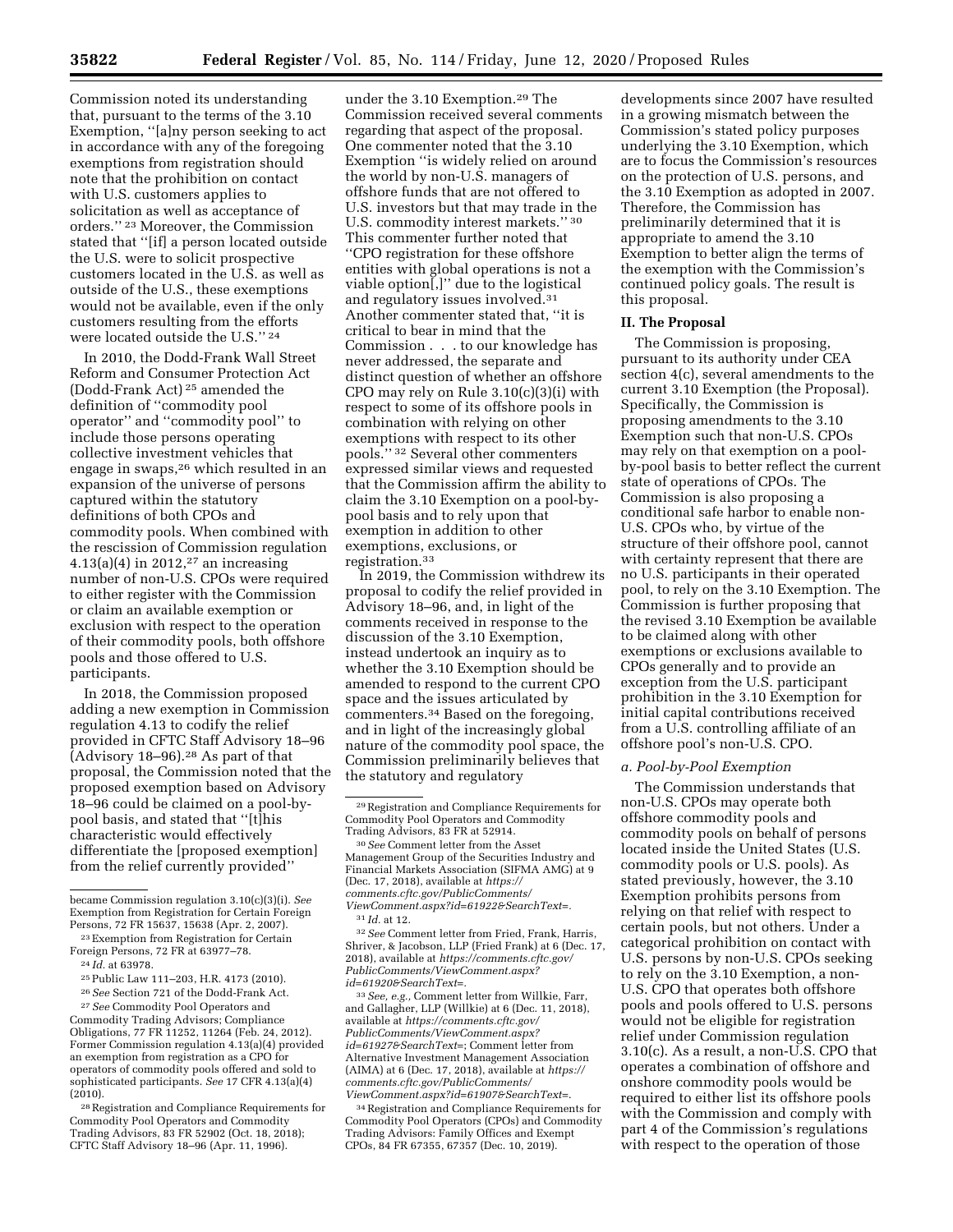pools as if those pools were no different from U.S. commodity pools, find another available exemption from registration, or claim a regulatory exclusion with respect to those offshore pools.

The Commission continues to believe that it is advisable to focus its customer protection activities on U.S. persons and on the persons and firms that solicit derivatives transactions from those U.S. person customers.35 The Commission's regulatory regime was designed with a view to ensuring U.S. persons solicited for and participating in commodity pools receive the full benefit of the customer protections provided under the Act. The current terms of the 3.10 Exemption may result in the Commission overseeing the operation of commodity pools that are themselves not domestic either in terms of their location or participants. The Commission's mandate regarding protection of customers in the U.S. commodity interest markets with respect to the operation of commodity pools is primarily focused on protecting U.S. pool participants, not commodity pools located outside the United States that have only non-U.S. pool participants. Reducing regulation of commodity pools that are outside of the Commission's primary customer protection mandate also allows the Commission to more effectively apply its resources for this purpose. Therefore, the Commission is proposing to amend Commission regulation 3.10(c)(3) such that non-U.S. CPOs may avail themselves of the 3.10 Exemption on a pool-by-pool basis by specifying that the availability of the 3.10 Exemption would be determined by whether all of the participants in a particular offshore pool are located outside the United States. The Commission preliminarily believes that amending the 3.10 Exemption such that non-U.S. CPOs may claim relief on a pool-by-pool basis appropriately focuses Commission oversight on those pools that solicit and/or accept U.S. persons as pool participants.

Moreover, since the adoption of the 3.10 Exemption in 2007, Congress expanded the Commission's jurisdiction to include, among other things, transactions in swaps 36 and rolling spot retail foreign exchange transactions.37 When combined with amendments to,

as well as the rescission of, various regulatory exemptions, this has necessarily resulted in an increase in the variety of persons captured within the definition of a CPO.<sup>38</sup> Additionally, the Commission notes the increasing globalization of the commodity pool industry. For example, unlike when Commission regulation  $3.10(c)(3)(i)$  was originally adopted, when measured by assets under management, today several of the largest CPOs are located outside the United States, and these larger CPOs typically operate many different commodity pools including some pools for U.S. investors and other pools for non-U.S. investors. Upon consideration of these developments, the Commission has preliminarily concluded that the 3.10 Exemption should be amended to reflect the Commission's regulatory interests in such an integrated international investment management environment. Therefore, the Commission preliminarily believes that the Proposal, if adopted, would provide much-needed regulatory flexibility for non-U.S. CPOs operating offshore commodity pools by taking into account the global nature of their operations without compromising the Commission's mission of protecting U.S. pool participants.

For the reasons stated above, the Commission preliminarily believes that amending the 3.10 Exemption such that non-U.S. CPOs may claim the exemption from registration with respect to the operation of their offshore pools, while claiming an alternative exemption or exclusion, or registering regarding the operations of their commodity pools that are offered or sold to U.S. persons, is an appropriate exercise of its exemptive authority under section 4(c) of the Act. Additionally, the Commission preliminarily believes that clearly enabling non-U.S. CPOs to avoid the additional organizational complexity associated with separately organizing their offshore and domestic facing businesses in an effort to comply with the provisions of the 3.10 Exemption may result in more non-U.S. CPOs undertaking to design and offer commodity pools for persons in the United States. Moreover, the Commission preliminarily believes that

this could result in greater diversity of pool participation opportunities for U.S. persons and that this increased competition amongst commodity pools and CPOs could foster additional innovation regarding commodity pool operations, which is already one of the more dynamic sectors of the Commission's responsibility. The Commission further preliminarily believes that this potential for increased competition and variation in commodity pools and CPOs would further promote the vibrancy of the U.S. commodity interest markets.

The Commission has preliminarily determined that the proposed revisions to the 3.10 Exemption set forth herein will not have a material adverse effect on the ability of the Commission or any contract market to discharge their duties under the Act, because non-U.S. CPOs that would be exempt under the terms of this Proposal would remain subject to the statutory and regulatory obligations imposed on all participants in the U.S. commodity interest markets.39 The Commission notes that this preliminary conclusion is consistent with section 4(d) of the Act, which provides that any exemption granted pursuant to section 4(c) will not affect the authority of the Commission to conduct investigations in order to determine compliance with the requirements or conditions of such exemption or to take enforcement action for any violation of any provision of the CEA or any rule, regulation or order thereunder caused by the failure to comply with or satisfy such conditions or requirements.40 Moreover, the Commission would retain the authority to take enforcement action against any non-U.S. CPO claiming the 3.10 Exemption based on their activities within the U.S. commodity interest markets consistent with its authority regarding market participants generally.

*b. Proposed Safe Harbor With Respect to Inadvertent Participation of U.S. Participants in Offshore Pools* 

As discussed above, one of the criteria for relief in current Commission regulation  $3.10(c)(3)(i)$  is that, in connection with any commodity interest transaction executed bilaterally or made on or subject to the rules of any designated contract market or swap execution facility, the claiming non-U.S. CPO be acting only on behalf of persons located outside the United States, its

<sup>35</sup>*See* Exemption from Registration for Certain Foreign Persons, 72 FR at 63977.

<sup>36</sup>Wall Street Transparency and Accountability Act of 2010, Public Law 111–203, 124 Stat. 1376 (2010).

<sup>37</sup>Food, Conservation, and Energy Act of 2008, Public Law 110–246, 122 Stat. 1651, 2189–2204 (2008).

<sup>38</sup>*See, e.g.,* 17 CFR 4.13(a)(3) (swaps added to the enumerated commodity interests subject to the de minimis threshold following the Dodd-Frank Act, which effectively narrowed the availability of the exemption); Commodity Pool Operators and Commodity Trading Advisors: Amendments to Compliance Obligations, 76 FR 7976 (Feb. 11, 2011) (rescinding Regulation 4.13(a)(4), which provided an exemption from registration for certain privately offered commodity pools).

<sup>39</sup>*See, e.g.,* 7 U.S.C. 9 (prohibiting the use or employment of any manipulative or deceptive device in connection with any swap or contract of sale of any commodity in interstate commerce, or for future delivery on or subject to the rules of any registered entity). 40 7 U.S.C. 6(d).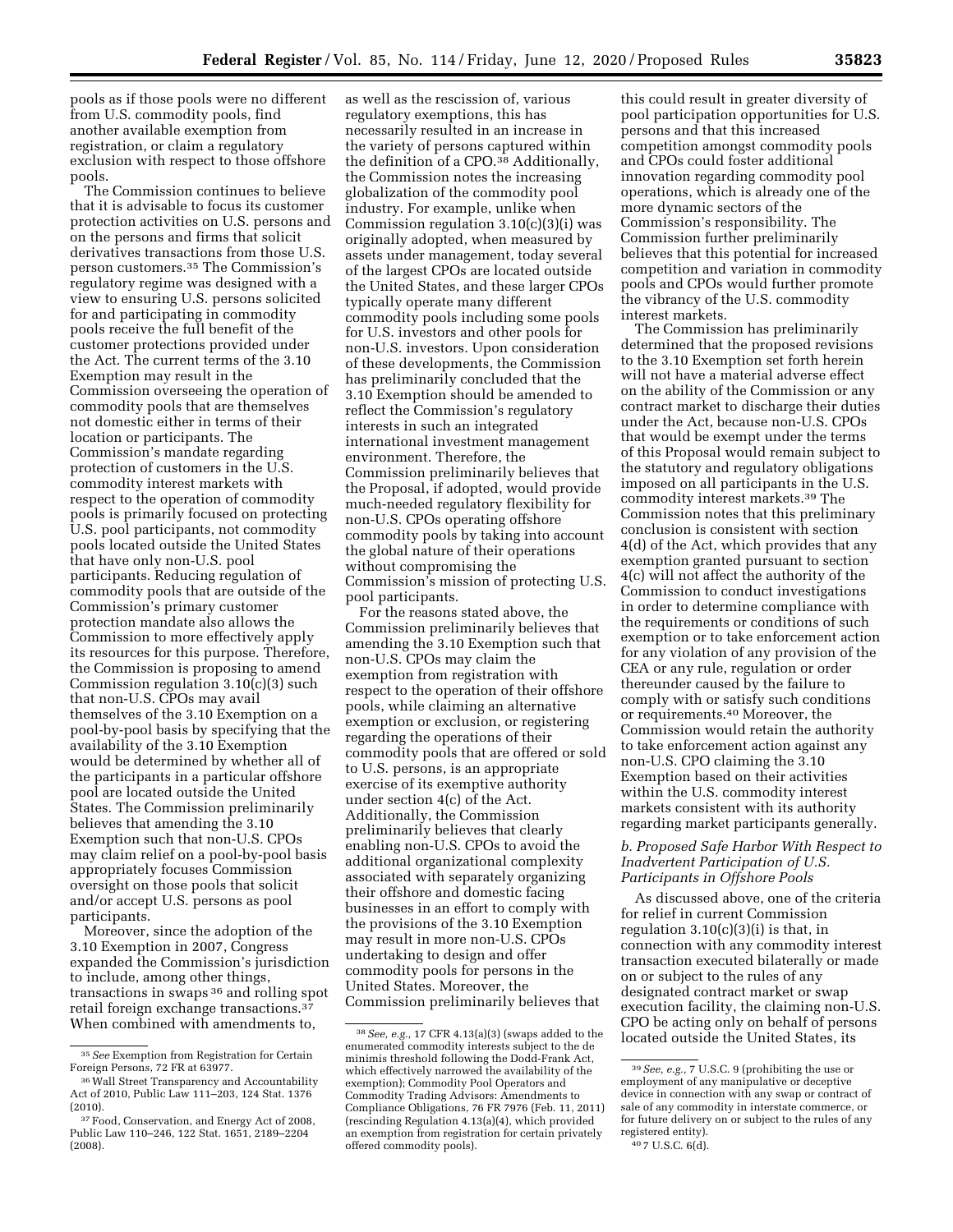territories, or possessions.41 The Commission understands that non-U.S. CPOs of offshore pools that are traded in offshore secondary markets may not have the ability to make such a representation with certainty as they cannot be assured that only persons located outside the U.S. would be accepted as participants because the participation units are not purchased directly from the offshore pool. Moreover, the Commission also understands that, given the common use of complex entity structures for tax purposes, a non-U.S. CPO may not have complete visibility into the ultimate beneficial owners of its offshore pool's participation units, even in the absence of secondary market trading.

Despite this fairly common lack of visibility into the ultimate ownership of some offshore pools, the Commission preliminarily believes that a non-U.S. CPO should be able to rely on the 3.10 Exemption provided that the non-U.S. CPO undertakes reasonable efforts to minimize the possibility of U.S. persons being solicited for or sold participation units in the offshore pool. The Commission preliminarily believes that non-U.S. CPOs should not be foreclosed from relying upon the relief available under the 3.10 Exemption solely due to the nature and structure of the operated offshore pool preventing them from representing with absolute certainty that no U.S. persons are participating in that pool, provided that such non-U.S. CPOs take reasonable actions available to them to ensure that only non-U.S. persons are solicited and admitted as pool participants.

Therefore, the Commission is proposing to add a safe harbor as new Commission regulation 3.10(c)(3)(iv) for non-U.S. CPOs that have taken, what the Commission preliminarily believes are, reasonable steps designed to ensure that participation units in the operated offshore pool are not being offered or sold to persons located in the United States. Pursuant to that proposed safe harbor, a non-U.S. CPO would be permitted to engage in the U.S. commodity interest markets on behalf of offshore pools for which it cannot represent with absolute certainty that all of the pool participants are offshore, consistent with the requirements under the 3.10 Exemption, provided that such non-U.S. CPO meets the following conditions with respect to the operated offshore pool:

1. The offshore pool's offering materials and any underwriting or distribution agreements include clear, written prohibitions on the offshore

pool's offering to participants located in the United States and on U.S. ownership of the offshore pool's participation units; 42

2. The offshore pool's constitutional documents and offering materials: (a) are reasonably designed to preclude persons located in the United States from participating therein, and (b) include mechanisms reasonably designed to enable the CPO to exclude any persons located in the United States who attempt to participate in the offshore pool notwithstanding those prohibitions;

3. The non-U.S. CPO exclusively uses non-U.S. intermediaries for the distribution of participations in the offshore pool;

4. The non-U.S. CPO uses reasonable investor due diligence methods at the time of sale to preclude persons located in the United States from participating in the offshore pool; and

5. The offshore pool's participation units are directed and distributed to participants outside the United States, including by means of listing and trading such units on secondary markets organized and operated outside of the United States, and in which the non-U.S. CPO has reasonably determined participation by persons located in the United States is unlikely.

For this purpose, the Commission has preliminarily determined that a non-U.S. intermediary would include a non-U.S. branch or office of a U.S. entity, or a non-U.S. affiliate of a U.S. entity, provided that the distribution takes place exclusively outside of the United States.

By satisfying the factors of the safe harbor, for example, that the offshore pool's offering materials clearly prohibit ownership by participants that are U.S. persons,43 and by using offshore distribution channels and exchanges, the Commission preliminarily believes that the non-U.S. CPO is exercising sufficient diligence with respect to those circumstances within its control to demonstrate its intention to avoid engaging with U.S. persons concerning the offered offshore pool. Moreover, the Commission preliminarily believes that if a non-U.S. CPO meets the five factors in the safe harbor, the absence of U.S. participants is sufficiently ensured so as to allow reliance on the 3.10 Exemption. As with any of the Commission's other

registration exemptions available to CPOs, whether domestic or offshore, the Commission would expect non-U.S. CPOs claiming the 3.10 Exemption to maintain adequate documentation to demonstrate compliance with the terms of the safe harbor.

The Commission preliminarily believes that providing a safe harbor with appropriate conditions for non-U.S. CPOs of commodity pools, regarding the absence of U.S. participants in their offshore pools to avail themselves of the exemptive relief in the 3.10 Exemption, may result in more offshore pools choosing to engage in the commodity interest markets in the United States. Moreover, as noted above, pursuant to section 4(d) of the Act, the Commission expressly retains the statutory authority to conduct investigations in order to determine compliance with the requirements or conditions of such exemption or to take enforcement action for any violation of any provision of the CEA or any rule, regulation or order thereunder caused by the failure to comply with or satisfy such conditions or requirements.<sup>44</sup> Moreover, again as noted above, the Commission would retain the authority to take enforcement action against any non-U.S. CPO claiming the 3.10 Exemption based on their activities within the U.S. commodity interest markets. Therefore, the Commission preliminarily believes that the safe harbor proposed herein is an appropriate exercise of its authority pursuant to section 4(c) of the Act.

## *c. Utilizing the 3.10 Exemption Concurrent With Other Regulatory Relief Available to CPOs*

As discussed above, the Commission is proposing that the 3.10 Exemption for non-U.S. CPOs be available on a poolby-pool basis. Consistent with these proposed amendments, the Commission also preliminarily believes it is appropriate to propose amendments to explicitly provide that non-U.S. CPOs may claim the 3.10 Exemption while that CPO also claims other registration exemptions or regulatory exclusions with respect to other pools it operates, *e.g.,* the *de minimis* exemption under Commission regulation  $4.13(a)(3),$ <sup>45</sup> or an exclusion from the definition of CPO under Commission regulation 4.5,46 or to register with respect to such pools, 47

<sup>41</sup> 17 CFR 3.10(c)(3)(i).

<sup>42</sup>The Commission notes that, for purposes of the safe harbor, and consistent with the proposed exception for initial capital contributions from a U.S. controlling affiliate, proposed Commission regulation 3.10(c)(3)(iii) discussed *infra,* such U.S. controlling affiliate is not considered to be a ''participant.''

<sup>43</sup>*See* note 45, *supra.* 

<sup>44</sup> 7 U.S.C. 6(d).

<sup>45</sup> 17 CFR 4.13(a)(3).

<sup>46</sup> 17 CFR 4.5.

<sup>47</sup>The Commission notes that including registration among the provisions a non-U.S. CPO may ''stack'' with the 3.10 Exemption is not strictly necessary, as such status is implied given the amendments described earlier to allow the 3.10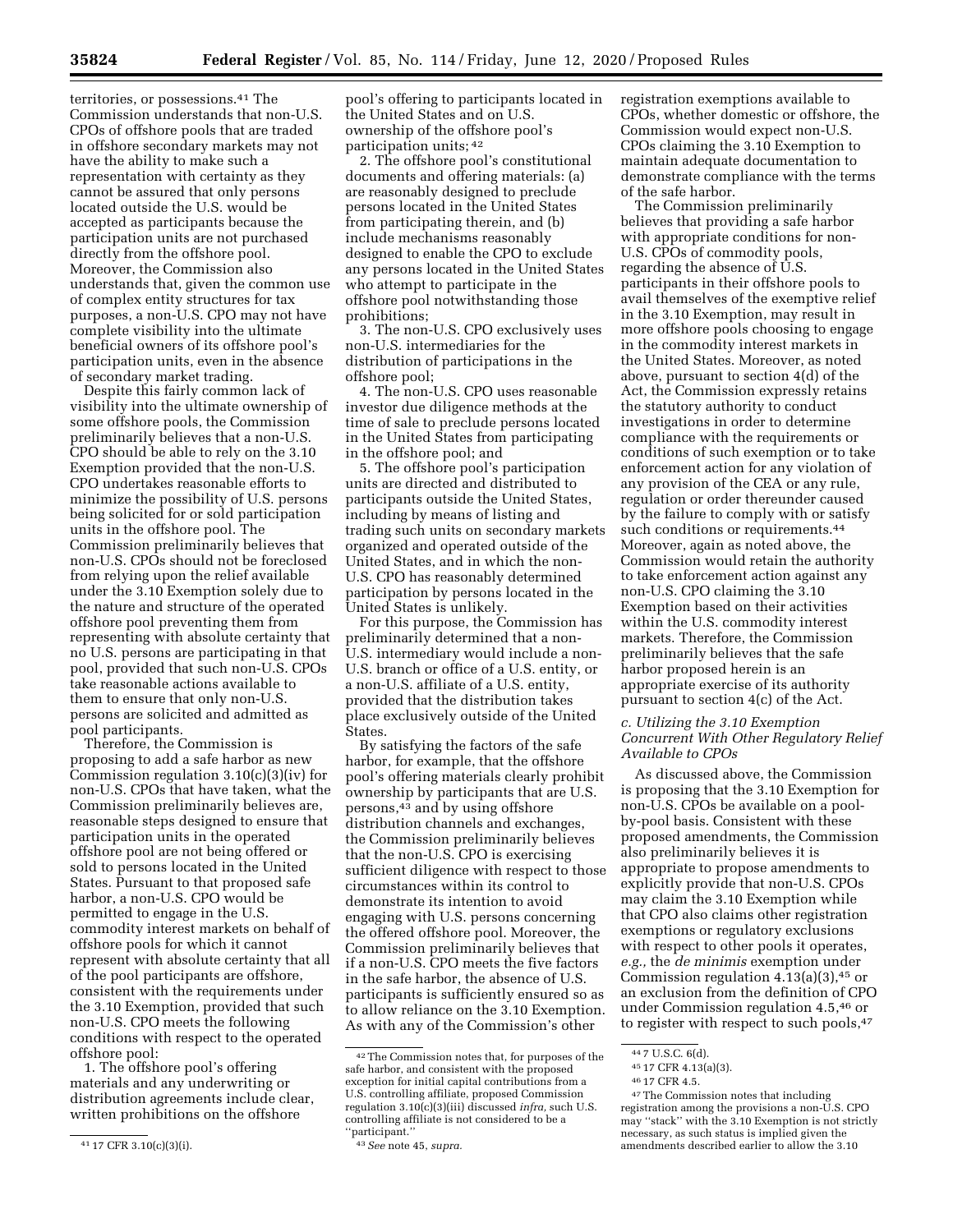in order to address the concerns articulated by commenters to the 2018 Proposal.48 The Commission understands that this practice is known colloquially as the ability to ''stack'' exemptions.

Currently, the 3.10 Exemption does not have a provision that contemplates its simultaneous use with other exemptions available under other Commission regulations. This stands in contrast with the language in Commission regulation 4.13(f), for example, which states that, the filing of a notice of exemption from registration under this section will not affect the ability of a person to qualify for exclusion from the definition of the term 'commodity pool operator' under § 4.5 in connection with its operation of another trading vehicle that is not covered under this § 4.13.49

With respect to those non-U.S. CPOs that operate both U.S. pools and pools that meet the terms of the 3.10 Exemption, the Commission preliminarily believes that such non-U.S. CPOs should have the ability to rely on other regulatory exemptions or exclusions that they qualify for, just like any other CPO. The Commission preliminarily believes that the fact that the CPO of a U.S. commodity pool that otherwise meets the criteria for its operator to claim registration relief under Commission regulation 4.13(a)(3), for example, has also claimed the 3.10 Exemption for one or more of its offshore pools does not raise heightened regulatory concerns regarding the operation of the U.S. pool. The Commission has independently developed the terms under which CPOs of U.S. commodity pools may claim registration relief, and the fact that a non-U.S. CPO operates both offshore and U.S. commodity pools does not undermine the rationale providing the foundation for the Commission's other regulatory exemptions available to CPOs generally.

The Commission therefore preliminarily concludes that a non-U.S. CPO relying upon the 3.10 Exemption for one or more of its offshore pools should not be, by virtue of that reliance, foreclosed from utilizing other relief generally available to CPOs of U.S. pools. Thus, the Commission is also proposing to add Commission regulation 3.10(c)(3)(iv) to establish that a non-U.S. CPO's reliance upon the 3.10 Exemption for one or more pools will

not affect that CPO's ability to claim other exclusions or exemptions, including those in Commission regulations 4.5 or 4.13, or to register with respect to the other pools that it operates.

#### *d. Affiliate Investment Exception*

The Commission is also proposing to add Commission regulation 3.10(c)(3)(iii), which provides that initial capital contributed by a non-U.S. CPO's U.S. controlling affiliate to that CPO's offshore commodity pool would not be considered in assessing whether that pool is an offshore pool for purposes of the 3.10 Exemption because the U.S. controlling affiliate would not be considered a ''participant'' for purposes of either proposed Commission regulation 3.10(c)(3)(ii) or 3.10(c)(3)(iv). For the purpose of this proposed amendment, the term ''control'' would be defined as the possession, direct or indirect, of the power to direct or cause the direction of the management and policies of a person, whether through the ownership of voting shares, by contract, or otherwise.50

Although the 3.10 Exemption is intended to focus the Commission's resources on protecting U.S. participants, the Commission preliminarily believes that the control typically exercised by a controlling affiliate over its non-U.S. CPO affiliate should provide a meaningful degree of protection and transparency with respect to the controlling affiliate's contribution of initial capital to the non-U.S. CPO's offshore commodity pool. Moreover, the majority of a CPO's compliance obligations generally focus on customer protection through a variety of disclosures regarding a person's participation in a pool, which is information the controlling affiliate would likely already be in a position to obtain independent of the Commission's regulations, thereby obviating the need for the Commission to mandate such disclosure and reporting.51

A controlling person must, by definition, have the corporate or other legal authority to require the controlled CPO to provide more information than is required by the Commission, such as detailed information about the non-U.S. CPO's finances, management and operations, and, more relevant to the proposal herein, access to investment and performance information for the offshore pool. Accordingly, the Commission preliminarily believes that due to the fundamentally different features of the relationship between a controlling affiliate and a non-U.S. CPO as compared to an outside investor and a CPO, a U.S. controlling affiliate's participation, through an initial investment, in its affiliated non-U.S. CPO's offshore pool does not raise the same customer protection concerns as similar investments in the same pool by unaffiliated persons located in the United States.

Commission staff in the Division of Swap Dealer and Intermediary Oversight (DSIO) previously granted staff no-action relief for a non-U.S. CPO of offshore pools that received initial capital contributions from U.S. sources affiliated with the non-U.S. CPO for a limited period of time.52 Specifically, in CFTC Staff Letter 15–46, DSIO articulated a no-action position related to initial capital contributions provided to offshore pools operated by a non-U.S. CPO derived from the U.S. employees of the affiliated U.S. investment advisers to the offshore pools.53 In that instance, in part because the participants were natural person employees of the affiliated U.S. investment advisers, staff determined that it was appropriate to limit the time in which the U.S. derived capital could remain in the offshore pools without the non-U.S. CPO registering with the Commission.54

With respect to the exception proposed herein, the Commission preliminarily believes that imposing a time limit is not necessary where the initial investment capital is deriving not from natural person employees, but rather the corporate funds of a U.S. controlling affiliate. Unlike the facts presented in CFTC Staff Letter 15–46, the Commission preliminarily believes that the control that a U.S. controlling affiliate is able to exercise with respect to the operations of the non-U.S. CPO and its offshore pools provides adequate assurances that the U.S. controlling affiliate is able to obtain and act upon

Exemption to apply on a pool-by-pool basis. Nevertheless, the Commission is explicitly stating that such a status is possible to provide certainty

<sup>&</sup>lt;sup>48</sup> See, e.g., AIMA, at 6; Willkie, at 6. 49 17 CFR 4.13(f).

<sup>50</sup>The Commission currently uses this definition of ''control'' in its part 49 regulations on swap data reporting. *See* 17 CFR 49.2(a)(4). In January 2020, the Commission also proposed to implement this definition of ''control'' in the context of crossborder regulation of swap dealers. *See* Cross-Border Application of the Registration Thresholds and Certain Requirements Applicable to Swap Dealers and Major Swap Participants, 85 FR 952, 1002 (Jan. 8, 2020) (proposing to add the ''control'' definition at § 23.23(a)(1)).

<sup>51</sup>*See* 17 CFR 4.22(c)(8) (providing that a CPO need not distribute an annual report to pools operated by persons controlling, controlled by, or under common control with the CPO, provided that information regarding the underlying pool is contained in the investor pool's annual financial statement).

<sup>52</sup>*See* CFTC Staff Letter 15–46 (May 8, 2015). 53 *Id.* at 2.

<sup>54</sup> *Id.*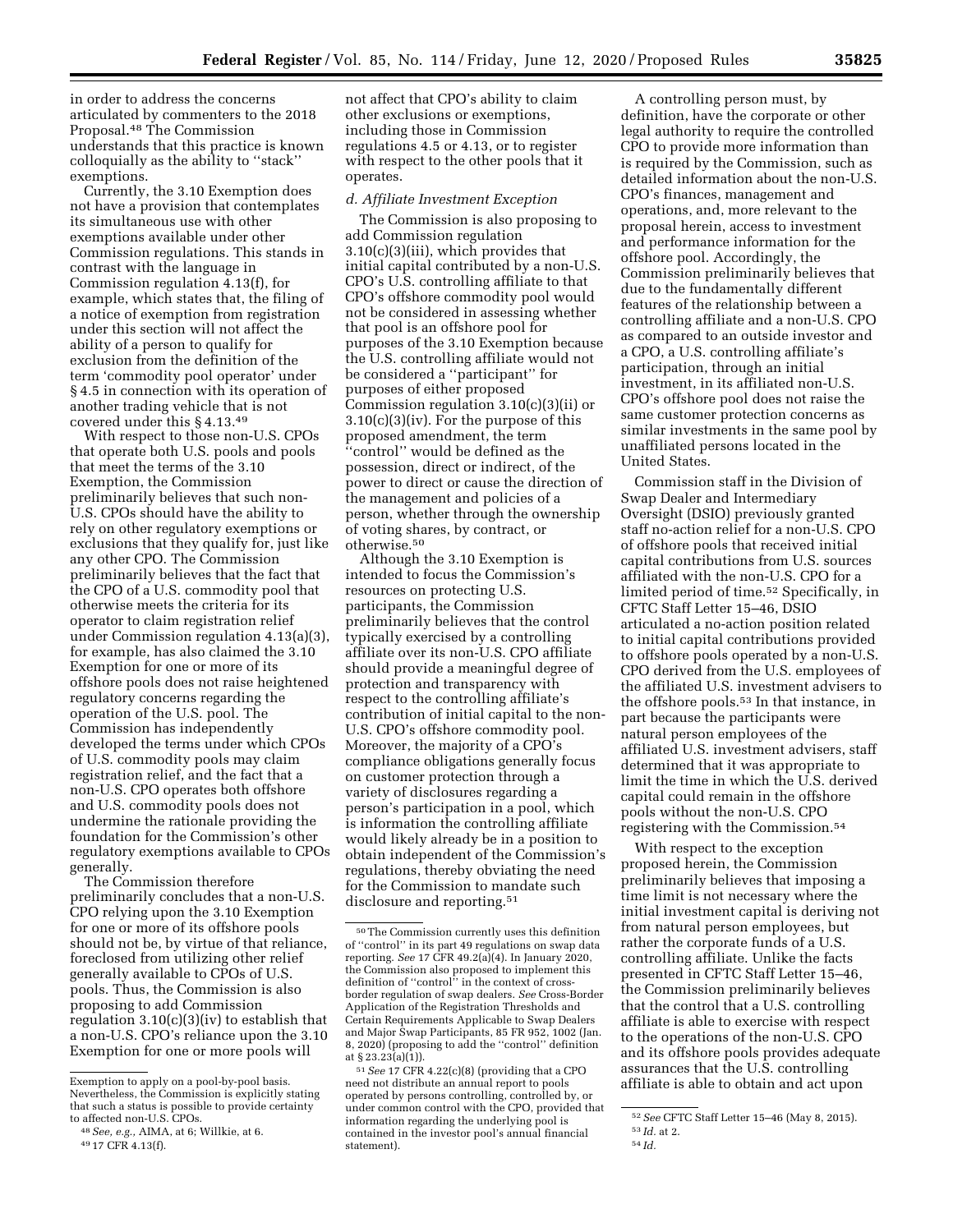the information relevant to its participation in the offshore pool.55

The Commission preliminarily intends to limit the exception for U.S. controlling affiliate capital contributions to those made at or near a pool's inception, which generally result from commercial decisions by the U.S. controlling affiliate, typically in conjunction with the non-U.S. CPO, to support the offshore pool until such time as it has an established performance history for solicitation purposes, although the contributed capital may remain in the offshore pool for the duration of its operations. The Commission preliminarily believes that this limitation is appropriate to ensure that the capital is being contributed in an effort to support the operations of the offshore pool at a time when its viability is being tested, rather than as a mechanism for the U.S. controlling affiliate to generate returns for its own investors.

The Commission notes, however, that the proposed exclusion may not be used to evade the Commission's CPO compliance requirements with respect to offshore commodity pools. For example, a controlling affiliate located in the U.S. could invest in its affiliated non-U.S. CPO's offshore pool, and then solicit persons located in the U.S. for investment in that controlling affiliate, for the purpose of providing such investors indirect exposure to that offshore pool. Under these circumstances, the Commission preliminarily believes that such practices would generally constitute evasion of the Commission's regulation of CPOs and commodity pools soliciting and serving participants located in the U.S. and would render the non-U.S. CPO ineligible for the 3.10 Exemption. Additionally, the Commission preliminarily believes that U.S. controlling affiliates that are barred from participating in the U.S. commodity interest markets should not be permitted to gain indirect access to those markets through an affiliated non-U.S. CPO's offshore pool as this would undermine the purposes of such a ban. Therefore, the Commission is proposing to include provisions in the proposed exemption to prohibit such evasive conduct marked by either pooling of U.S. participant capital in the U.S. controlling affiliate or

the contribution of initial capital to an offshore pool by a person subject to a statutory disqualification, ongoing registration suspension or bar, prohibition on acting as a principal, or trading ban with respect to participating in the U.S. commodity interest markets.

Consistent with its authority under section 4(c) of the Act, the Commission preliminarily believes that providing an exception for initial capital contributions by U.S. controlling affiliates in offshore pools operated by affiliated non-U.S. CPOs could result in increased economic or financial innovation by non-U.S. CPOs and their offshore pools participating in the U.S. commodity interest markets. The Commission further preliminarily believes enabling U.S. controlling affiliates to provide initial capital to offshore pools operated by affiliated non-U.S. CPOs could provide such non-U.S. CPOs with the ability to test novel trading programs or otherwise engage in proof of concept testing with respect to innovations in the collective investment industry that might otherwise not be possible due to a lack of a performance history for the offered pool. For the reasons set forth above, the Commission has preliminarily concluded that it is appropriate to provide an exception for initial capital contributions by U.S. controlling affiliates in offshore pools operated by affiliated non-U.S. CPOs from the U.S. participant prohibition in the 3.10 Exemption pursuant to section 4(c) of the Act.

#### *e. General Request for Comment*

The Commission requests comment on all aspects of the Proposal. Specifically, given the concerns regarding potential evasion of CPO regulation using the controlling affiliate provision, the Commission seeks comment on several potential additional conditions on the exception that could be included in the final regulation.

1. To establish that the funds of the controlling affiliate are being used for seeding purposes, should the exception state that the purpose of the investment by the controlling affiliate shall be for establishing the commodity pool and providing sufficient initial equity to permit the pool to attract unaffiliated non-U.S. investors? Similarly, should the exception be conditioned on the investment being limited in time to one, two, or three years after which time the investments of the controlling affiliate must be reduced to a de minimis amount of the pool's capital, such as 3 or 5 percent? What customer protection benefits would such limitations serve?

2. Regarding the nature of controlling affiliates, to protect the U.S. persons

invested therein, should the exception be limited to entities or persons that are otherwise financial institutions that are regulated in the United States to provide investor protections? For example, should the exception only be available to U.S. controlling affiliates regulated by the Securities and Exchange Commission, a federal banking regulator, or an insurance regulator?

3. The Proposal notes that one of the reasons underlying the U.S. controlling affiliate exception is the affiliate's likely ability to demand that the non-U.S. CPO provide it with the information necessary to assess the operations and performance of the offshore pool. However, because these offshore pools are by definition non-U.S. entities and it is not possible to ascertain with certainty whether such information must be provided to a U.S. controlling affiliate under the laws applicable to the non-U.S. CPO and offshore pool, should the exception be conditioned on there being an obligation on the non-U.S. CPO that is legally binding in its home jurisdiction to provide the U.S. controlling affiliate with information regarding the operation of the offshore pool by the affiliated non-U.S. CPO?

#### **III. Reopening of Comment Period Under 2016 Proposal**

On July 27, 2016, the Commission proposed to amend Commission regulation 3.10(c) to amend the conditions under which the exemption from registration would apply.56 Generally, the proposed amendment would permit a foreign broker or persons located outside the United States acting in the capacity of an introducing broker, commodity trading advisor, or commodity pool operator, each as defined in Commission regulation 1.3, to be eligible for an exemption from registration with the Commission if the foreign broker or person, in connection with a commodity interest transaction, only acts on behalf of (1) persons located outside the United States, or (2) International Financial Institutions (as defined in the proposed rule amendments), without regard to whether such persons or institutions clear such commodity interest transaction.

In response to the Proposal, the Commission received six comments,57 most of which were supportive of the proposal. Given the passage of time, however, the Commission now requests

<sup>55</sup>The Commission notes that certain control affiliates may be subject to the time limitations imposed on the contribution of initial capital to affiliated covered funds under the Volcker Rule due to their status as banking entities. *See* 17 CFR 75.12. The exemption proposed herein with respect to initial capital contributions does not affect or negate any other limitations imposed by other statutory or regulatory provisions applicable to the control affiliate.

 $^{56}\rm{Exemption}$  from Registration for Certain Foreign Persons, 81 FR 51824 (Aug. 5, 2016) (the ''2016 Proposal'').

<sup>57</sup>These comment letters are on the Commission's website at: *[http://comments.cftc.gov/](http://comments.cftc.gov/PublicComments/CommentList.aspx?id=1724)* 

*[PublicComments/CommentList.aspx?id=1724.](http://comments.cftc.gov/PublicComments/CommentList.aspx?id=1724)*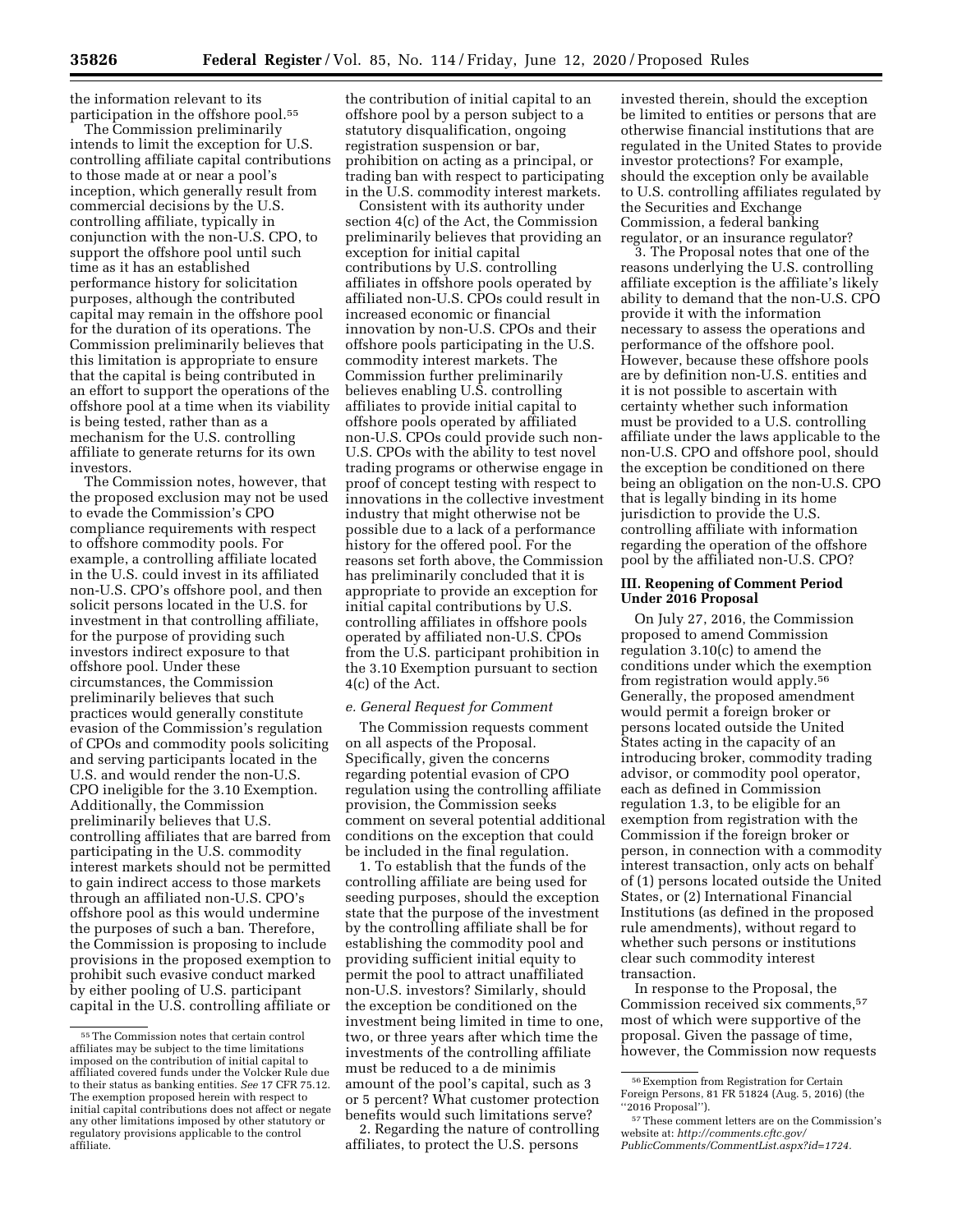comment on whether it would be appropriate to finalize the 2016 Proposal along with the other amendments to Commission regulation 3.10 proposed in this release. Thus, the Commission is reopening the comment period on all aspects of the 2016 Proposal for 60 days.

In addition, with respect to the 2016 Proposal, the Commission requests specific comment on whether Commission regulation 3.10 should require commodity interest transactions of persons located outside of the United States or of International Financial Institutions that are required or intended to be cleared on a registered derivatives clearing organization (DCO) to be submitted for clearing through a futures commission merchant registered in accordance with section 4d of the Act, unless such person or International Financial Institution is itself a clearing member of such registered DCO?

#### **IV. Related Matters**

#### *a. Regulatory Flexibility Act*

The Regulatory Flexibility Act (RFA) requires Federal agencies, in promulgating regulations, to consider whether the rules they propose will have a significant economic impact on a substantial number of small entities and, if so, to provide a regulatory flexibility analysis regarding the economic impact on those entities. Each Federal agency is required to conduct an initial and final regulatory flexibility analysis for each rule of general applicability for which the agency issues a general notice of proposed rulemaking.58

The Proposal by the Commission today would affect only CPOs. The Commission has previously established certain definitions of ''small entities'' to be used by the Commission in evaluating the impact of its rules on such entities in accordance with the requirements of the RFA.59 With respect to CPOs, the Commission previously has determined that a CPO is a small entity for purposes of the RFA, if it meets the criteria for an exemption from registration under Commission regulation  $4.13(a)(2).<sup>60</sup>$  With respect to

small CPOs operating pursuant to Commission regulation 4.13(a)(2), the Commission preliminarily believes that, should the amendments to the 3.10 Exemption be adopted as final, certain of those small CPOs may choose to operate additional pools outside the United States, which could provide additional opportunities to develop their operations not currently available to them. The Commission notes, however, that such small CPOs would remain subject to the total limitations on aggregate gross capital contributions and pool participants set forth in Commission regulation 4.13(a)(2) because that exemption is based on the entirety of the CPO's pool operations. Because investment vehicles operated under the 3.10 Exemption remain commodity pools under the CEA, the Commission preliminarily does not believe that the amendments proposed herein would result in a significant economic impact on a substantial number of small CPOs. Further, the Commission notes that the Proposal would impose no new obligation, significant or otherwise. Accordingly, the Chairman, on behalf of the Commission, hereby certifies pursuant to 5 U.S.C. 605(b) that the Proposal, if adopted, will not have a significant economic impact on a substantial number of small entities.

# *b. Paperwork Reduction Act*

The Paperwork Reduction Act of 1995 (PRA) imposes certain requirements on Federal agencies, including the Commission, in connection with their conducting or sponsoring any collection of information, as defined by the PRA.61 An agency may not conduct or sponsor, and a person is not required to respond to, a collection of information unless it displays a currently valid control number. The Commission has preliminarily determined that the proposed amendments, if adopted, will not impose any new recordkeeping or information collection requirements, or other collections of information that require approval of the Office of Management and Budget (OMB) under the PRA.

The Commission invites the public and other interested parties to comment on this PRA determination. Pursuant to 44 U.S.C. 3506(c)(2)(B), the Commission generally solicits comments in order to: (1) Evaluate whether a proposed collection of information is necessary for the proper performance of the functions of the Commission, including whether the information will have practical utility; (2) evaluate the

accuracy of the Commission's estimate of the burden of a proposed collection of information; (3) determine whether there are ways to enhance the quality, utility, and clarity of the information to be collected; and (4) mitigate the burden of a collection of information on those who are to respond, including through the use of automated collection techniques or other forms of information technology. The Commission specifically invites public comment on the accuracy of its estimate that no additional information collection requirements or changes to existing collection requirements would result from the regulatory amendments proposed herein.

Comments may be submitted directly to the Office of Information and Regulatory Affairs (OIRA), by fax at (202) 395–6566 or by email at *[OIRAsubmissions@omb.eop.gov.](mailto:OIRAsubmissions@omb.eop.gov)* Please provide the Commission with a copy of submitted comments, so that all comments can be summarized and addressed in the final rule preamble. Refer to the **ADDRESSES** section of this notice of proposed rulemaking for comment submission instructions to the Commission. OMB is required to make a decision concerning a collection of information between 30 and 60 days after publication of this document in the **Federal Register**. Therefore, a comment is best assured of having its full effect if OMB receives it within 30 days of publication.

#### *c. Cost-Benefit Considerations*

Section 15(a) of the Act requires the Commission to consider the costs and benefits of its actions before issuing new regulations under the CEA.62 Section 15(a) of the Act further specifies that the costs and benefits of the proposed rules shall be evaluated in light of five broad areas of market and public concern: (1) Protection of market participants and the public; (2) efficiency, competitiveness and financial integrity of the futures markets; (3) price discovery; (4) sound risk management practices; and (5) other public interest considerations. The Commission may, in its discretion, give greater weight to any of the five enumerated areas of concern and may, in its discretion, determine that, notwithstanding its costs, a particular rule is necessary or appropriate to protect the public interest or to effectuate any of the provisions or to accomplish any of the purposes of the CEA. The Commission invites public comment on its cost-benefit considerations.

<sup>58</sup> 5 U.S.C. 601, *et seq.* 

<sup>59</sup>*See, e.g.,* Policy Statement and Establishment of Definitions of ''Small Entities'' for Purposes of the Regulatory Flexibility Act, 47 FR 18618, 18620 (Apr. 30, 1982).

<sup>60</sup> *Id.* at 18619–20. Commission regulation 4.13(a)(2) exempts a person from registration as a CPO when: (1) None of the pools operated by that person has more than 15 participants at any time, and (2) when excluding certain sources of funding, the total gross capital contributions the person receives for units of participation in all of the pools it operates or intends to operate do not, in the aggregate, exceed \$400,000. *See* 17 CFR 4.13(a)(2). 61 44 U.S.C. 3501, *et seq.* 62 7 U.S.C. 19(a).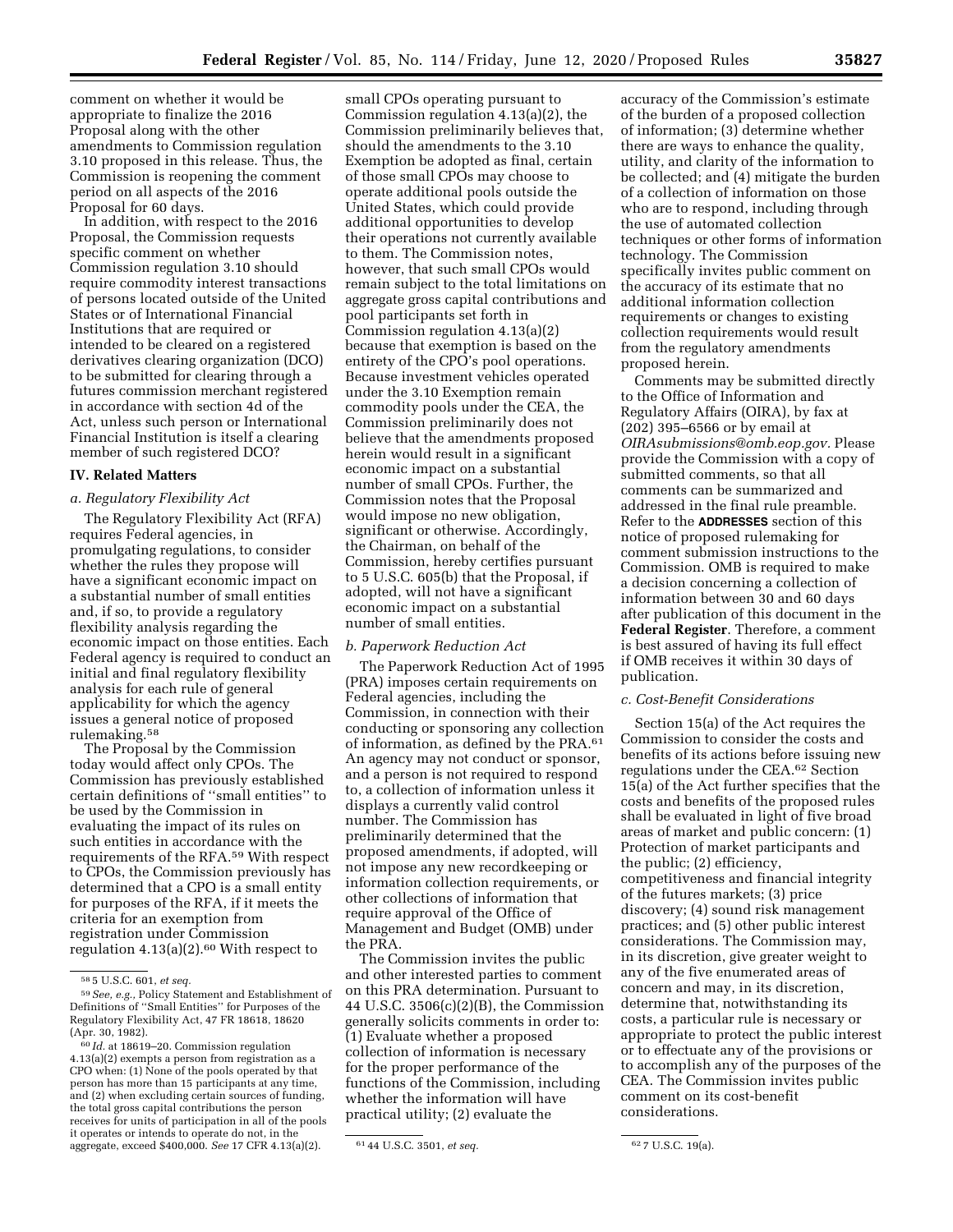As explained above, the current 3.10 Exemption provides relief from registration to non-U.S. CPOs operating offshore pools with foreign participants.63 The 3.10 Exemption provides that it is only available to non-U.S. CPOs acting on behalf of offshore commodity pools. In a prior proposal that discussed the 3.10 Exemption, the Commission stated that the current registration exemption is not available on a pool-by-pool basis, meaning that a non-U.S. CPO would be unable to claim the exemption with respect to its offshore pools meeting the specified criteria for the 3.10 Exemption while maintaining CPO registration with respect to other pools—*e.g.,* pools, regardless of domicile, with U.S. participants. Therefore, non-U.S. CPOs that operate a mix of some offshore pools that are not available to U.S. participants and other pools that are offered and sold to U.S. participants would have to either register and list all of their operated pools or claim an alternative exemption or exclusion. One such available source of exemptive relief is Staff Advisory 18–96 (Advisory 18–96), which, although still requiring registration of the CPO, does provide relief from the majority of the compliance obligations set forth in part 4 of the Commission's regulations.64

The Commission is proposing several amendments to the current 3.10 Exemption. Specifically, the Commission is proposing to amend the 3.10 Exemption such that non-U.S. CPOs may rely on that exemption on a pool-by-pool basis through proposed Commission regulation 3.10(c)(3)(ii). Next, proposed Commission regulation 3.10(c)(3)(iii) would make it clear that a non-U.S. CPO's eligibility to rely upon the 3.10 Exemption is unaffected by any contributions the non-U.S. CPO's offshore pools might receive from the non-U.S. CPO's U.S. controlling affiliate. The Commission is also proposing Commission regulation 3.10(c)(3)(iv), which would establish a regulatory safe harbor for those non-U.S. CPOs that cannot represent with absolute certainty that there are no U.S. participants in the operated offshore pool. Finally, the Commission is proposing Commission regulation  $3.10(c)(3)(v)$ , which would permit non-U.S. CPOs to claim an available exemption from registration, claim an exclusion, or register with respect to the other pools they operate. The proposed amendments would grant non-U.S. CPOs relief that will likely generate costs and benefits. The baseline against

which these costs and benefits are compared is the regulatory *status quo*  set forth in current Commission regulation  $3.10(c)(3)$ .

The consideration of costs and benefits below is based on the understanding that the markets function internationally, with many transactions involving U.S. firms taking place across international boundaries; with some Commission registrants being organized outside of the United States; with some leading industry members typically conducting operations both within and outside the United States; and with industry members commonly following substantially similar business practices wherever located. Where the Commission does not specifically refer to matters of location, the discussion of costs and benefits below refers to the effects of this proposal on all activity subject to the proposed amended regulations, whether by virtue of the activity's physical location in the United States or by virtue of the activity's connection with activities in or effect on U.S. commerce under CEA section 2(i).<sup>65</sup>

i. Proposed Commission Regulation 3.10(c)(3)(ii): Providing That the 3.10 Exemption May Be Claimed on a Poolby-Pool Basis

Specifically, pursuant to the Proposal, a non-U.S. CPO would be able to claim the 3.10 Exemption from registration with respect to its eligible offshore pools, while either registering as a CPO or claiming another available exemption or exclusion for its other pools that are either located in the U.S., or that solicit and/or accept as participants persons located within the U.S. Absent the proposed amendment, such CPOs would face some costs and compliance burdens associated with the operation of their offshore pools,<sup>66</sup> despite the Commission's historical focus on prioritizing customer protection with respect to persons located in the United States. For example, certain registered U.S. and non-U.S. CPOs file selfexecuting notices pursuant to Advisory 18–96 with respect to their offshore pools. The Advisory provides compliance relief with respect to all of the pool-based disclosures required under the Commission's regulations, as well as many of the reporting and recordkeeping obligations that otherwise would apply to registered CPOs, with the exception of the requirement to file Form CPO–PQR

under Commission regulation 4.27. The relief pursuant to Advisory 18–96 also allows qualifying, registered U.S. CPOs to maintain their offshore pool's original books and records at the pool's offshore location, rather than at the CPO's main business office in the United States.67

Currently, based on the notices filed pursuant to Advisory 18–96, the Commission is aware of 23 non-U.S. CPOs that operate 84 offshore pools and 20 U.S. CPOs that operate 88 offshore pools. In total, 43 CPOs file 18–96 notices. However, the Commission preliminarily believes that there are likely a number of registered non-U.S. CPOs that do not list their offshore pools with the Commission, and, therefore, do not claim relief under Advisory 18–96. Although these exemption notices must be filed by hardcopy, the Commission believes the administrative costs are low.68 CPOs must employ at least one staff-person to manage and file the one-time notice under Advisory 18–96. For a notice under Advisory 18–96 to be effective, the CPO must provide, among other things, business-identifying and contact information; representations that its principals are not statutorily disqualified; enumerated rules from which the CPO seeks relief; and contact information for person(s) who will maintain offshore books and records.69 Under the Proposal, the current 23 registered non-U.S. CPOs would be able to delist their offshore pools and no longer file 18–96 notices acknowledging that they operate one of the 84 offshore pools. Upon delisting of such pools, those registered non-U.S. CPOs would no longer have to include their offshore pools in their Form CPO–PQR filings, which will result in cost savings for those CPOs. The 20 U.S. CPOs, however, would continue to claim relief under Advisory 18–96, because they remain ineligible for the 3.10 Exemption due to their location in the United States.

Currently, one way that a registered CPO can avoid the requirement to list its offshore pools with the Commission is to establish a separate, foreigndomiciled CPO for all of the pools that are eligible for the 3.10 Exemption. The Commission preliminarily believes that the Proposal would eliminate the incentive to establish a separately organized CPO solely to operate the pools that would qualify for the 3.10 Exemption. The Commission preliminarily believes, however, that the

<sup>63</sup>*See* Section I, *supra.* 

<sup>64</sup>CFTC Staff Advisory 18–96 (Apr. 11, 1996).

<sup>65</sup> 7 U.S.C. 2(i).

<sup>66</sup>As discussed, *infra,* certain CPOs may be eligible for significant compliance relief pursuant to Advisory 18–96.

<sup>67</sup>*See* note 28, *supra.* 

<sup>68</sup>*See [https://www.nfa.futures.org/members/cpo/](https://www.nfa.futures.org/members/cpo/cpo-exemptions.html) [cpo-exemptions.html.](https://www.nfa.futures.org/members/cpo/cpo-exemptions.html)* 

<sup>69</sup>*See* note 28, *supra.*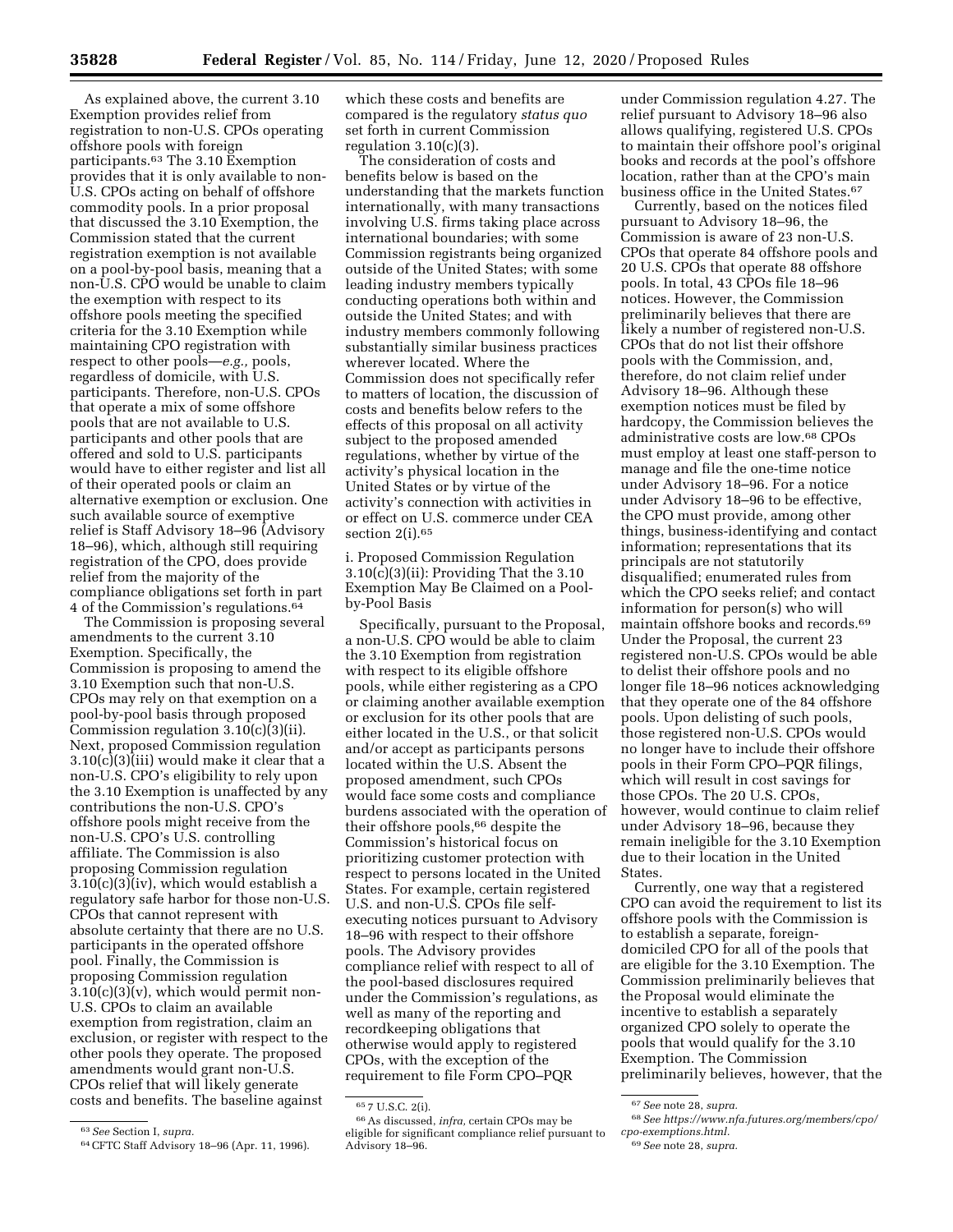financial expenses associated with establishing a foreign CPO varies depending on the operating size and structure of the registered CPO. The Commission further notes that incentives to establish additional CPOs may also be affected by the amount of the financial outlay to establish foreigndomiciled CPOs given that set-up costs—such as, costs to pay staff and experts; expenses for business licenses and registrations; costs to draft operational and disclosure documents; fees to establish technological services would be expected to vary by jurisdiction. Therefore, although the Commission believes that there are costs associated with establishing a separate, foreign-domiciled CPO, the Commission preliminarily believes that such costs may be marginal and would be dependent on the organization and domicile of the registered CPO.

The Commission expects that amending the 3.10 Exemption such that non-U.S. CPOs may claim the exemption on a pool-by-pool basis would result in such CPOs saving the costs associated with forming and maintaining a new CPO to operate the other pools in its overall structure, and would thereby remove unnecessary complexity in pool operations. Therefore, by amending the 3.10 Exemption such that non-U.S. CPOs may claim the exemption on a pool-bypool basis, the Commission preliminarily believes that it would eliminate a large portion of CFTCregistered, non-U.S. CPOs' compliance costs associated with the operation of their offshore pools, which by their very characteristics implicate fewer of the Commission's regulatory interests. This is only for U.S. compliance costs, as non-U.S. CPOs would still have compliance costs with non-US regulatory regimes. Moreover, the Commission preliminarily believes that this targeting of its CPO oversight appropriately recognizes the global nature of the asset management industry.

The Commission also does not expect that non-U.S. CPOs would experience any increased costs associated with the amendments such that the 3.10 Exemption may be claimed on a poolby-pool basis. As noted above, the Commission is proposing to permit the exemption to be claimed without any filing by the non-U.S. CPO. This is no different from how the current exemption is implemented. The current terms of the 3.10 Exemption would require a CPO to monitor the operations of its offshore pools to ensure that the pools are not offered in the United States and that they do not have any

participants located in the United States. Under the terms of the Proposal, such CPOs would continue to be required to engage in such monitoring.

The Commission preliminarily believes that there may be some loss of information available to the public regarding the existence of the offshore pools operated by registered non-U.S. CPOs because such offshore pools would no longer be listed with the Commission, and consequently, the pools' existence and identifying information would not be publicly disclosed on NFA's BASIC database. The Commission has preliminarily concluded that this loss of information would have a minimal impact on the general public because persons located within the United States would typically not be permitted by the non-U.S. CPO to participate in such pools.

ii. Proposed Commission Regulation 3.10(c)(3)(iv): Regulatory Safe Harbor for Non-U.S. CPOs With Possible Inadvertent U.S. Participants in Offshore Pools

As explained previously, the Commission is proposing Commission regulation  $3.10(c)(3)(iv)$  to provide a regulatory safe harbor for those non-U.S. CPOs who, due to the structure of their offshore pools, cannot represent with absolute certainty that there are no U.S. participants in their offshore pools, provided that such non-U.S. CPOs take certain enumerated actions to ensure that no U.S. persons are participating in the offshore pool. The Commission preliminarily believes that proposed Commission regulation 3.10(c)(3)(iv) benefits non-U.S. CPOs by making the registration relief provided under the 3.10 Exemption more widely available by recognizing the informational limitations inherent in certain pool structures. Therefore, the Commission preliminarily believes that this proposed safe harbor could result in more non-U.S. CPOs relying upon the 3.10 Exemption with respect to more pools. At this time, the Commission lacks sufficient information to quantify the number of additional non-U.S. CPOs and offshore pools that may claim relief under proposed Commission regulation 3.10(c)(3)(iv) because the Commission does not currently receive information of the nature necessary to determine which offshore pools currently listed with the Commission are offered and sold solely to offshore participants and what subset of those pools may have participation units traded in the secondary market. Given, however, that exchange traded commodity pools currently comprise less than 1% of the total number of pools listed with the

Commission, the Commission preliminarily believes that it is reasonable to estimate the number of offshore pools operated in a similar manner to be equally small.

The Commission preliminarily believes that non-U.S. CPOs that would be eligible for registration relief under proposed Commission regulation 3.10(c)(3)(iv) would avail themselves of that relief. This could result in the Commission receiving less information regarding the operation of such offshore pools operated pursuant to the proposed regulatory safe harbor. As noted above, the Commission preliminarily believes that the amount of information lost as a result of the deregistration of such non-U.S. CPOs and associated delisting of their eligible offshore pools would be minimal due to the expected small number of CPOs and pools relative to the total population of registered CPOs and listed pools.

The Commission also preliminarily expects that there may be some inadvertent U.S. participants in offshore pools who would lose the customer protection afforded by part 4 of the Commission's regulations should a non-U.S. CPO decide to delist its offshore pools and claim relief under the 3.10 Exemption, given the clarity and certainty provided by the regulatory safe harbor. The Commission preliminarily believes that the enumerated actions comprising the regulatory safe harbor provide assurance that the number of U.S. persons so impacted would be small. Moreover, the Commission preliminarily believes that such U.S. persons, to the extent that they are aware that they are participating in what is known to be an offshore pool through the purchase of participation units sold in an offshore secondary market, may not expect to benefit from the customer protection provisions in part 4 of the Commission's regulations, but would instead expect to rely upon the regulatory protections of the offshore pool's home jurisdiction.

iii. Proposed Commission Regulation 3.10(c)(3)(v): Utilizing the 3.10 Exemption Concurrent With Other Available Exclusions and Exemptions

As explained above, the Commission is also proposing to add Commission regulation  $3.10(c)(3)(v)$  such that non-U.S. CPOs may rely upon the 3.10 Exemption concurrent with other exemptions and exclusions, or, alternatively, registration under the Commission's regulations. The Commission preliminarily believes that proposed Commission regulation 3.10(c)(3)(v) therefore benefits non-U.S. CPOs through consistent treatment of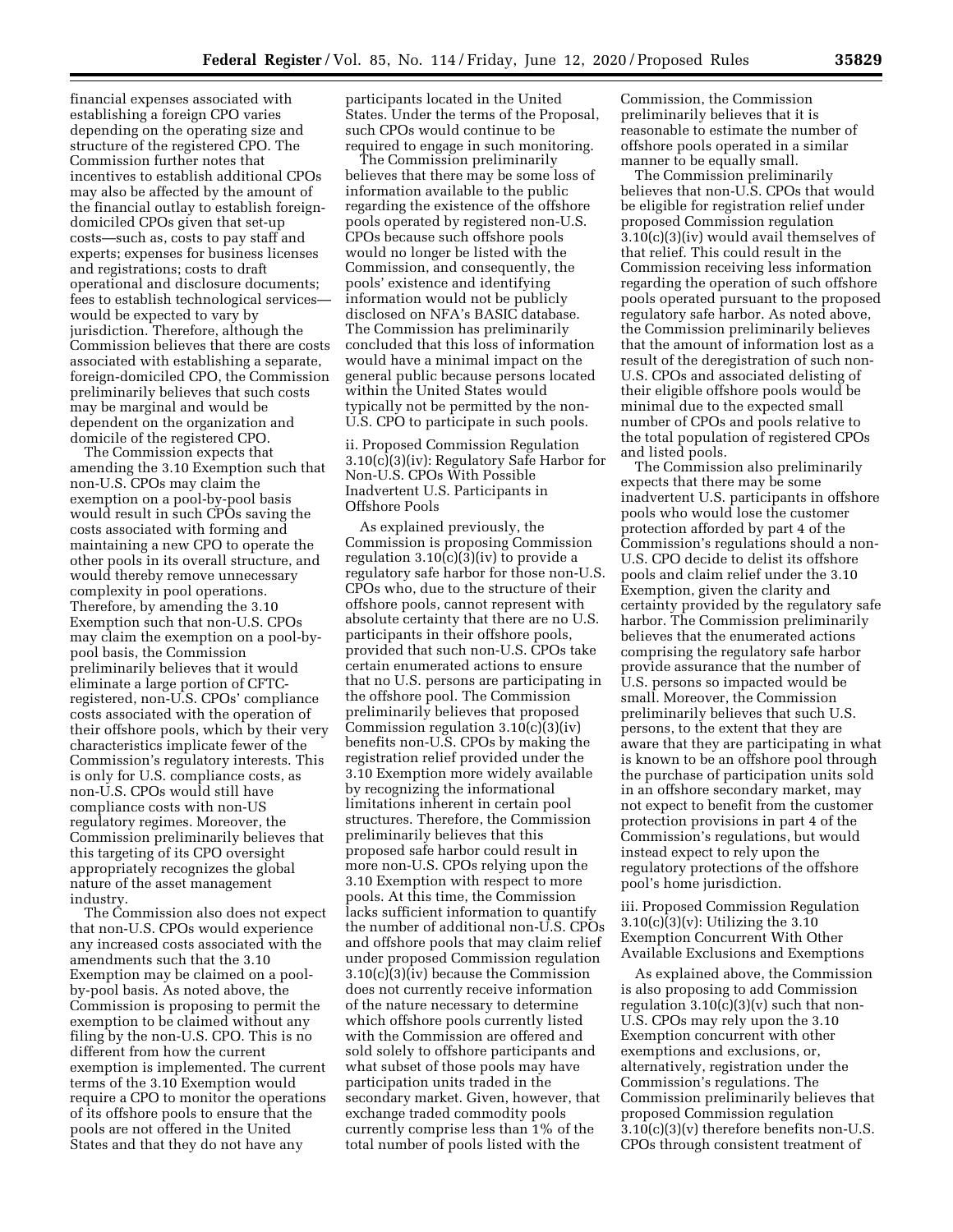CPOs of pools that are operated in a substantively identical manner with respect to their use of derivatives or their size, regardless of where the CPO is based. The Commission has also preliminarily determined that these proposed amendments will benefit the non-U.S. CPO industry generally by providing certainty regarding the ability to simultaneously rely upon the 3.10 Exemption and other exclusions and exemptions available under the Commission's regulations. The Commission also notes that this proposed amendment is consistent with other instances in its CPO regulatory program, where the Commission already permits CPOs to claim more than one type of exemption or exclusion or to register with respect to the variety of commodity pools operated by them.70

The Commission further preliminarily believes that by clarifying the permissibility of using Commission regulation 4.13 exemptions, for example, in conjunction with the 3.10 Exemption, non-U.S. CPOs may be more likely to claim the relief under Commission regulation 4.13 for their eligible pools, rather than registering and listing those pools. The Commission preliminarily concludes that clearly establishing the availability of other exemptions and exclusions or, alternatively, registration with respect to the operation of certain pools offered or sold to persons within the United States will further enable the Commission to more efficiently deploy its resources in the oversight of CPOs and commodity pools that it has previously determined more fully implicate its regulatory concerns and interests under the CEA.

If more non-U.S. CPOs claim exemptions under Commission regulation 4.13(a)(3), for example, for some of their U.S. facing pools as a result of the Proposal, this could result in pools that were previously listed and associated with a CPO registration being delisted. Under these circumstances, the Commission would, as a result, no longer receive financial reporting with respect to those pools, including on Form CPO–PQR. Because these commodity pools would in fact already be operated consistent with an existing exemption or exclusion, and because the Commission has previously determined that pools operated in such a manner generally do not require a registered CPO, the Commission has preliminarily determined that any resulting loss of insight into such pools and their CPOs would also be consistent with the Commission's overall

regulatory policy concerning CPOs and commodity pools.71

iv. Proposed § 3.10(c)(3)(iii): Exclusion of Controlling Affiliate Investments in Offshore Pools From the 3.10 Exemption Eligibility Determination

The Commission is also proposing to permit non-U.S. CPOs to rely upon the 3.10 Exemption for the operation of an offshore pool, even if a controlling affiliate within the United States provides initial capital for the offshore pool. Absent the relief provided by proposed Commission regulation  $3.10(c)(3)(iii)$ , a non-U.S. CPO of an offshore pool receiving initial capital from a controlling affiliate within the U.S. would generally be required to register as a CPO and list that pool with the Commission, unless another exemption or exclusion was available. As a registered CPO with respect to that offshore pool, the non-U.S. CPO would then be required to comply with the compliance obligations set forth in part 4 of the Commission's regulations.

As discussed previously, the Commission has preliminarily concluded that participation in an offshore pool by a U.S. controlling affiliate does not raise the same regulatory concerns as would an investment in the same pool by an unaffiliated participant located within the United States. In addition to the reasons outline above, the Commission preliminarily believes that this proposed relief or condition to the proposed 3.10 Exemption would provide regulatory relief for a small number of currently-registered CPOs. Based on the number of claims filed under Advisory 18–96, there are 23 non-U.S. CPOs that operate 84 offshore commodity pools. The Commission is unaware, however, of whether any of the offshore pools operated by those non-U.S. CPOs actually received initial capital contributions from a U.S. controlling affiliate, in part, because the Commission does not collect such information. Nevertheless, because of the small number of claims by non-U.S. CPOs under Advisory 18–96, the Commission preliminarily believes that the number of these CPOs that would be subject to proposed Commission regulation  $3.10(c)(3)(iii)$  would be less than the 23. The Commission preliminarily believes that there may be an unknown number of registered non-

U.S. CPOs that have never listed their offshore pools with the Commission, and hence did not seek relief under the Advisory. Therefore, the total number of non-U.S. CPOs utilizing this exemption could also be higher. In addition, as a result of the Commission being unware of the current number of offshore pools operated by a non-U.S. CPO receiving seed capital from a U.S. controlling affiliate, it is unable to predict how many pools will utilize this proposed exclusion in the future, if this Proposal is finalized.

The Commission also preliminarily believes that this proposed amendment would result in reduced costs for non-U.S. CPOs with initial capital contributions from U.S. controlling affiliates by removing such investments from consideration for 3.10 Exemption eligibility, thereby eliminating any registration and compliance costs for such pools. The proposed amendment would, however, result in U.S. controlling affiliates not being able to rely upon the protections provided by CPO registration and by part 4 of the Commission's regulations, with respect to their investments in an offshore pool operated by their affiliated non-U.S. CPO.72 The Commission preliminarily believes that this loss would be mitigated by such a U.S. controlling affiliate's ability to exercise control over the operations of the affiliated non-U.S. CPO, and thereby obtain whatever information regarding the offshore pool a U.S. controlling affiliate may deem material to its investment. Moreover, the Commission preliminarily believes this approach is consistent with the Commission's focus on protecting U.S. investors participating in commodity pools and recognizes that U.S. controlling affiliates may also be regulated by other federal and state authorities.

In the event, should this proposal be finalized, that a non-U.S. CPO has listed one or more offshore pools with the Commission due to the fact that the offshore pool received initial capital contributions from a U.S. controlling affiliate, and such non-U.S. CPO determines to delist the offshore pool in question and instead rely upon the revised 3.10 Exemption, the Commission would as a result no longer receive financial reporting with respect to such pool, including on Form CPO– PQR. Because, however, the Commission has preliminarily determined that initial capital

<sup>70</sup>*See, e.g.,* 17 CFR 4.13(e)(2) and 4.13(f).

<sup>71</sup>The Commission notes that it retains special call authority with respect to those CPOs claiming an exemption from registration pursuant to Commission regulation 4.13, which enables the Commission to obtain additional information regarding the operation of commodity pools by such exempt CPOs. *See* 17 CFR 4.13(c)(iii).

<sup>72</sup>For example, a U.S. controlling affiliate would not be able to rely upon the Commission's part 4 regulations to require its affiliated non-U.S. CPO to provide the controlling affiliate with disclosures and reporting generally mandated by those rules.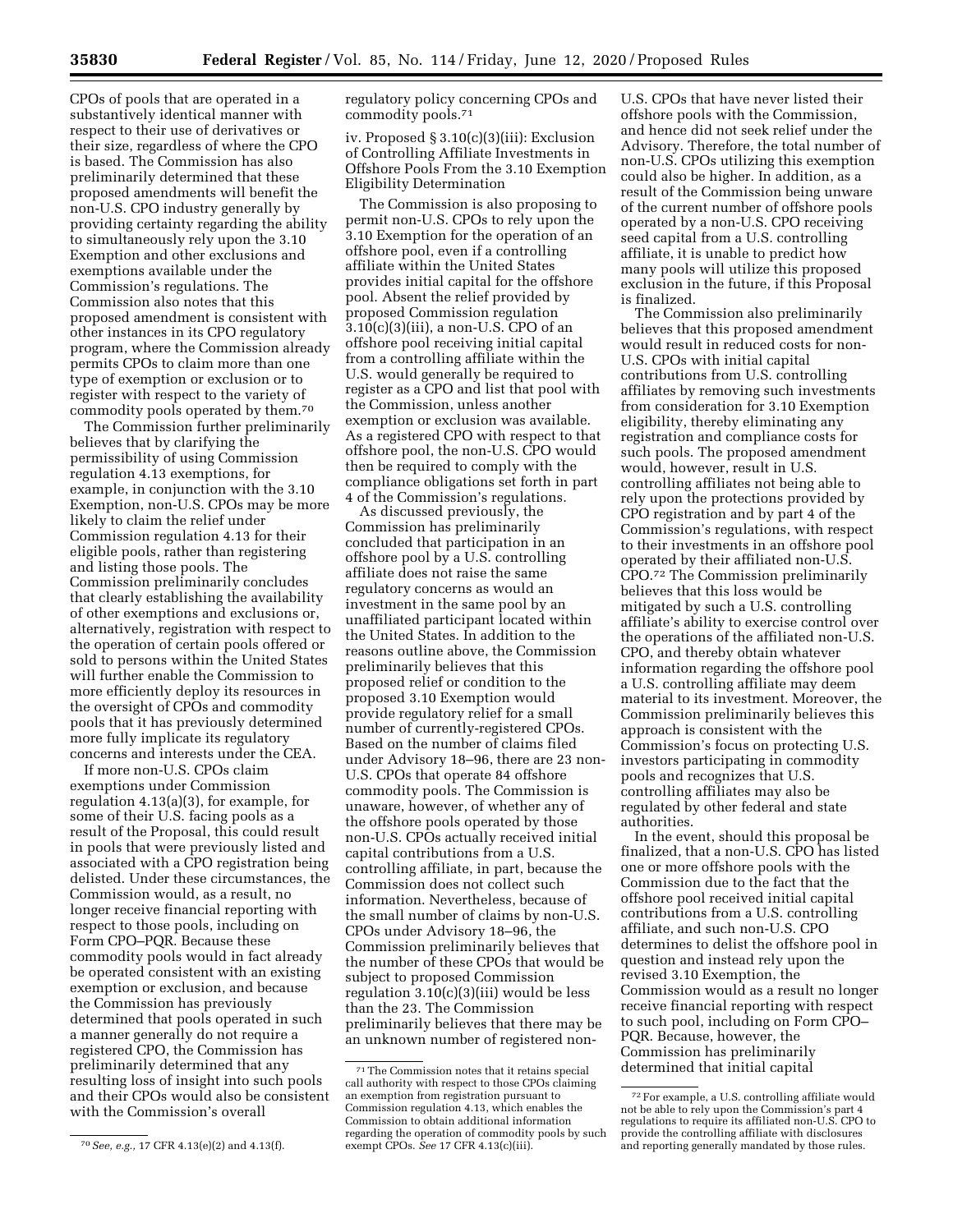contributions by a U.S. controlling affiliate do not raise the same customer protection concerns as capital received from other U.S. participants, the Commission has preliminarily determined that any resulting loss of insight into such pools and their CPOs would also be consistent with the Commission's overall regulatory policy concerning CPOs and commodity pools.

#### v. Section 15(a) Factors

#### 1. Protection of Market Participants and the Public

The Commission preliminarily believes that the Proposal would not have a material negative effect on the protection of market participants and the public. The proposed amendments enhance the Commission ability to focus its efforts on protecting U.S. investors. The Commission will continue to receive identifying information from U.S. CPOs operating offshore pools and pools offered to U.S. investors. Regarding a non-U.S. CPO whose offshore pools receive initial capital contributions from a controlling affiliate in the United States, the Commission preliminarily believes that although those offshore pools may no longer be subject to part 4 of the Commission's regulations, controlling affiliates, by virtue of their control over the non-U.S. CPO, need not be as reliant upon the customer protection provided by compliance with the Commission's regulations. The Commission also preliminarily expects that some U.S. participants in offshore pools operated pursuant to the regulatory safe harbor may also lose the customer protections afforded by part 4 of the Commission's regulations; however, the Commission preliminarily expects the number of such U.S persons to be small due to the criteria required for reliance upon the safe harbor.

2. Efficiency, Competitiveness and Financial Integrity of the Futures Markets

The Commission has not identified any impact that the Proposal would have on the efficiency, competitiveness and financial integrity of the futures markets.

# 3. Price Discovery

The Commission has not identified any particular impact that the Proposal would have on price discovery.

4. Sound Risk Management Practices

The Commission has not identified any impact that the Proposal would have on sound risk management practices.

5. Other Public Interest Considerations

The Commission has not identified any other public interest considerations impacted by the Proposal beyond those preliminarily identified as part of its analysis supporting the Commission's exercise of its authority under section 4(c) of the Act.

## *d. Anti-Trust Considerations*

Section 15(b) of the Act requires the Commission to take into consideration the public interest to be protected by the antitrust laws and endeavor to take the least anticompetitive means of achieving the purposes of the CEA, in issuing any order or adopting any Commission rule or regulation (including any exemption under CEA section 4(c) or 4c(b)), or in requiring or approving any bylaw, rule, or regulation of a contract market or registered futures association established pursuant to section 17 of the Act.73 The Commission believes that the public interest to be protected by the antitrust laws is generally to protect competition.

The Commission has considered the Proposal to determine whether it is anticompetitive and has preliminarily identified no anticompetitive effects. The Commission requests comment on whether the Proposal is anticompetitive and, if it is, what the anticompetitive effects are.

Because the Commission has preliminarily determined that the Proposal is not anticompetitive and has no anticompetitive effects, the Commission has not identified any less anticompetitive means of achieving the purposes of the Act. The Commission requests comment on whether there are less anticompetitive means of achieving the relevant purposes of the Act that would otherwise be served by adopting the Proposal.

vi. Request for Comment

The Commission is seeking comment on all aspects of the costs and benefits associated with this Proposal. The Commission specifically seeks comment regarding the treatment of U.S. CPOs operating both U.S. and offshore pools by foreign regulatory bodies.

#### **List of Subjects in 17 CFR Part 3**

Consumer protection, Definitions, Foreign futures, Foreign options, Registration requirements.

For the reasons stated in the preamble, the Commodity Futures Trading Commission proposes to amend 17 CFR part 3 as follows:

## **PART 3—REGISTRATION**

■ 1. The authority citation for part 3 is revised to read as follows:

**Authority:** 5 U.S.C. 522, 522b; 7 U.S.C. 1a, 2, 6, 6a, 6b, 6b-1, 6c, 6d, 6e, 6f, 6g, 6h, 6*i,*  6k, 6m, 6n, 6*o,* 6p, 6s, 8, 9, 9a, 12, 12a, 13b, 13c, 16a, 18, 19, 21, and 23.

- 2. Amend § 3.10 by:
- a. Revising paragraph (c)(3)(i); ■ b. Redesignating paragraph (c)(3)(ii) as
- paragraph  $(c)(3)(v)$ ;

■ c. Adding new paragraphs (c)(3)(ii) through (iv);

■ d. Revising newly redesignated paragraph  $(c)(3)(v)$ , and

■ e. Adding paragraph (c)(3)(vi). The revisions and additions read as follows:

**§ 3.10 Registration of futures commission merchants, retail foreign exchange dealers, introducing brokers, commodity trading advisors, commodity pool operators, swap dealers, major swap participants, and leverage transaction merchants.** 

\* \* \* \* \*

(c) \* \* \* (3)(i) A person located outside the

United States, its territories or possessions engaged in the activity of: An introducing broker, as defined in § 1.3 of this chapter; or a commodity trading advisor, as defined in § 1.3 of this chapter, in connection with any commodity interest transaction executed bilaterally or made on or subject to the rules of any designated contract market or swap execution facility only on behalf of persons located outside the United States, its territories or possessions, is not required to register in such capacity provided that any such commodity interest transaction is submitted for clearing through a futures commission merchant registered in accordance with section 4d of the Act.

(ii) A person located outside the United States, its territories or possessions engaged in the activity of a commodity pool operator, as defined in § 1.3 of this chapter, in connection with any commodity interest transactions that are executed bilaterally or made on or subject to the rules of any designated contract market or swap execution facility, is not required to register in such capacity when such transactions are executed on behalf of a commodity pool the participants of which are all located outside the United States, its territories or possessions, and provided that, any such commodity interest transaction is submitted for clearing through a futures commission merchant registered in accordance with section 4d of the Act.

(iii) With respect to paragraphs (c)(3)(ii) and (iv) of this section, initial

<sup>73</sup> 7 U.S.C. 19(b).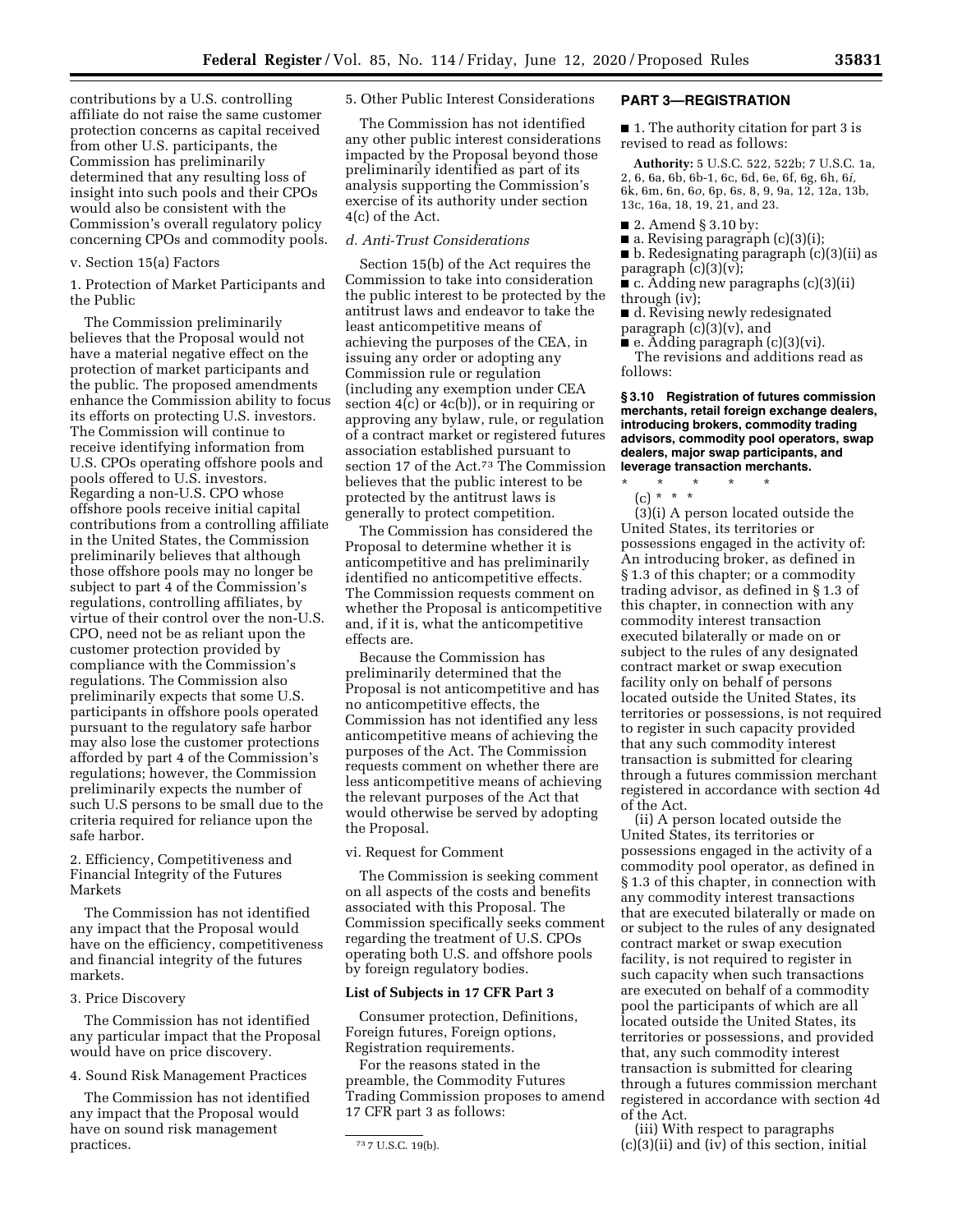capital contributed to a commodity pool by an affiliate, as defined by  $§ 4.7(a)(1)(i)$  of this chapter, that controls, as defined by § 49.2(a)(4) of this chapter, the pool's commodity pool operator shall not be a ''participant'' for purposes of determining whether such commodity pool operator is executing commodity interest transactions on behalf of a commodity pool, the participants of which are all located outside of the United States, its territories or possessions, *provided that:* 

(A) The control affiliate and its principals are not subject to a statutory disqualification, ongoing registration suspension or bar, prohibition on acting as a principal, or trading ban with respect to participating in commodity interest markets in the United States, its territories or possessions; and

(B) Interests in the control affiliate are not marketed as providing access to trading in commodity interest markets in the United States, its territories or possessions.

(iv) With respect to paragraph (c)(3)(ii) of this section, a commodity pool operated by a person located outside the United States, its territories or possessions shall be considered to be satisfying the terms of paragraph  $(c)(3)(ii)$  of this section if:

(A) The commodity pool is organized and operated outside of the United States, its territories or possessions;

(B) The commodity pool's offering materials and any underwriting or distribution agreements include clear, written prohibitions on the commodity pool's offering to participants located in the United States and on U.S. ownership of the commodity pool's participation units;

(C) The commodity pool's constitutional documents and offering materials are reasonably designed to preclude persons located in the United States from participating therein and include mechanisms reasonably designed to enable its operator to exclude any persons located in the United States who attempt to participate in the offshore pool notwithstanding those prohibitions;

(D) The commodity pool operator exclusively uses non-U.S. intermediaries for the distribution of participations in the commodity pool;

(E) The commodity pool operator uses reasonable investor due diligence methods at the time of sale to preclude persons located in the United States from participating in the commodity pool; and

(F) The commodity pool's participation units are directed and distributed to participants outside the United States, including by means of

listing and trading such units on secondary markets organized and operated outside of the United States, and in which the commodity pool operator has reasonably determined participation by persons located in the United States is unlikely.

(v) Claiming an exemption under paragraph (c)(3)(ii) of this section will not affect the ability of a person to register with the Commission or qualify for and/or claim an exclusion or exemption otherwise available under § 4.5 or 4.13 of this chapter, with respect to the operation of a qualifying commodity pool or trading vehicle not covered by the relief in this section.

(vi) A person acting in accordance with paragraph (c)(3)(i) or (ii) of this section remains subject to section 4*o* of the Act, but otherwise is not required to comply with those provisions of the Act and of the rules, regulations and orders thereunder applicable solely to any person registered in such capacity, or any person required to be so registered.

\* \* \* \* \* Issued in Washington, DC, on June 1, 2020, by the Commission.

#### **Robert Sidman,**

*Deputy Secretary of the Commission.* 

**Note:** The following appendices will not appear in the Code of Federal Regulations.

## **Appendices to Exemption From Registration for Certain Foreign Persons Acting as Commodity Pool Operators of Offshore Commodity Pools—Commission Voting Summary, Chairman's Statement, and Commissioners' Statements**

#### **Appendix 1—Commission Voting Summary**

On this matter, Chairman Tarbert and Commissioners Quintenz, Behnam, Stump, and Berkovitz voted in the affirmative. No Commissioner voted in the negative.

### **Appendix 2—Supporting Statement of Chairman Heath P. Tarbert**

In his second inaugural address in 1893, President Grover Cleveland remarked that ''[u]nder our scheme of government the waste of public money is a crime against the citizen.'' 1 The CFTC is a taxpayer-funded agency, and Congress expects us to deploy our resources to serve the needs of American taxpayers. That is why as Chairman and Chief Executive, I have sought to revisit our agency's regulations where there does not appear to be a clear connection to furthering the interests of the United States or our citizens.

The CFTC's framework for regulating foreign commodity pool operators (''CPOs'') protects U.S. investors who put their money in commodity investment funds run from outside the United States. But, in some instances, the only benefit of CFTC regulation of offshore CPOs is to *foreign*  investors. There is no statutory mandate for the CFTC to regulate funds never offered or sold to U.S. investors. To do so absent a compelling reason would be—in President Cleveland's words—a waste of public money.

Consequently, I am pleased to support today's proposal to amend the exemption for CPOs in regulation 3.10(c) (''3.10 Exemption''). If adopted, the proposal would eliminate the potential need for the CFTC to require the registration and oversight of non-U.S. CPOs whose pools have no U.S. investors. The proposal would additionally exempt U.S.-based affiliates of fund sponsors who put seed money into offshore funds that have only foreign investors. In so doing, the proposal would provide much-needed regulatory flexibility for non-U.S. CPOs operating offshore commodity pools, without compromising the CFTC's mission to protect U.S. investors.

Exemption for Foreign CPOs Sponsoring Funds Without U.S. Investors

The proposal would amend the conditions under which a foreign CPO, in connection with commodity interest transactions on behalf of persons located outside the United States, would qualify for an exemption from CPO registration and regulation with respect to that offshore pool. Specifically, through amendments to our regulation 3.10(c), a non-U.S. CPO would be able to claim an exemption from registration for its qualifying offshore commodity pools, without being required to register as a CPO with respect to the operation of other commodity pools.2

Absent a compelling reason, the CFTC should be focused on U.S. markets and U.S. investors, and refrain from extending our reach outside the United States.3 The protection of non-U.S. customers of non-U.S. firms is best left to foreign regulators with the

3For example, section 2(i) of the Commodity Exchange Act provides that the swap provisions of Title VII of the Dodd-Frank Act shall not apply to activities outside the United States unless those activities (1) have a direct and significant connection with activities in, or effect on, commerce of the United States; or (2) contravene such rules or regulations as the Commission may prescribe or promulgate as are necessary or appropriate to prevent the evasion of Title VII. In interpreting this provision, the Commission has taken the position that ''[r]ather than exercising its authority with respect to swap activities outside the United States, the Commission will be guided by international comity principles and will focus its authority on potential significant risks to the U.S. financial system.'' Cross-Border Application of the Registration Thresholds and Certain Requirements Applicable to Swap Dealers and Major Swap Participants, 85 FR 952, 955 (Jan. 8, 2020).

<sup>1</sup>Second Inaugural Address of Grover Cleveland (Mar. 4, 1893), reprinted in *American History Through Its Greatest Speeches: A Documentary History of the United States* 278 (Courtney Smith, et al., eds. 2016).

<sup>2</sup>The proposal also would add a safe harbor as new regulation 3.10(c)(3)(iv) for non-U.S. CPOs that have taken what the Commission preliminarily believes are reasonable steps designed to ensure that participation units in the operated offshore pool are not being offered or sold to persons located in the United States.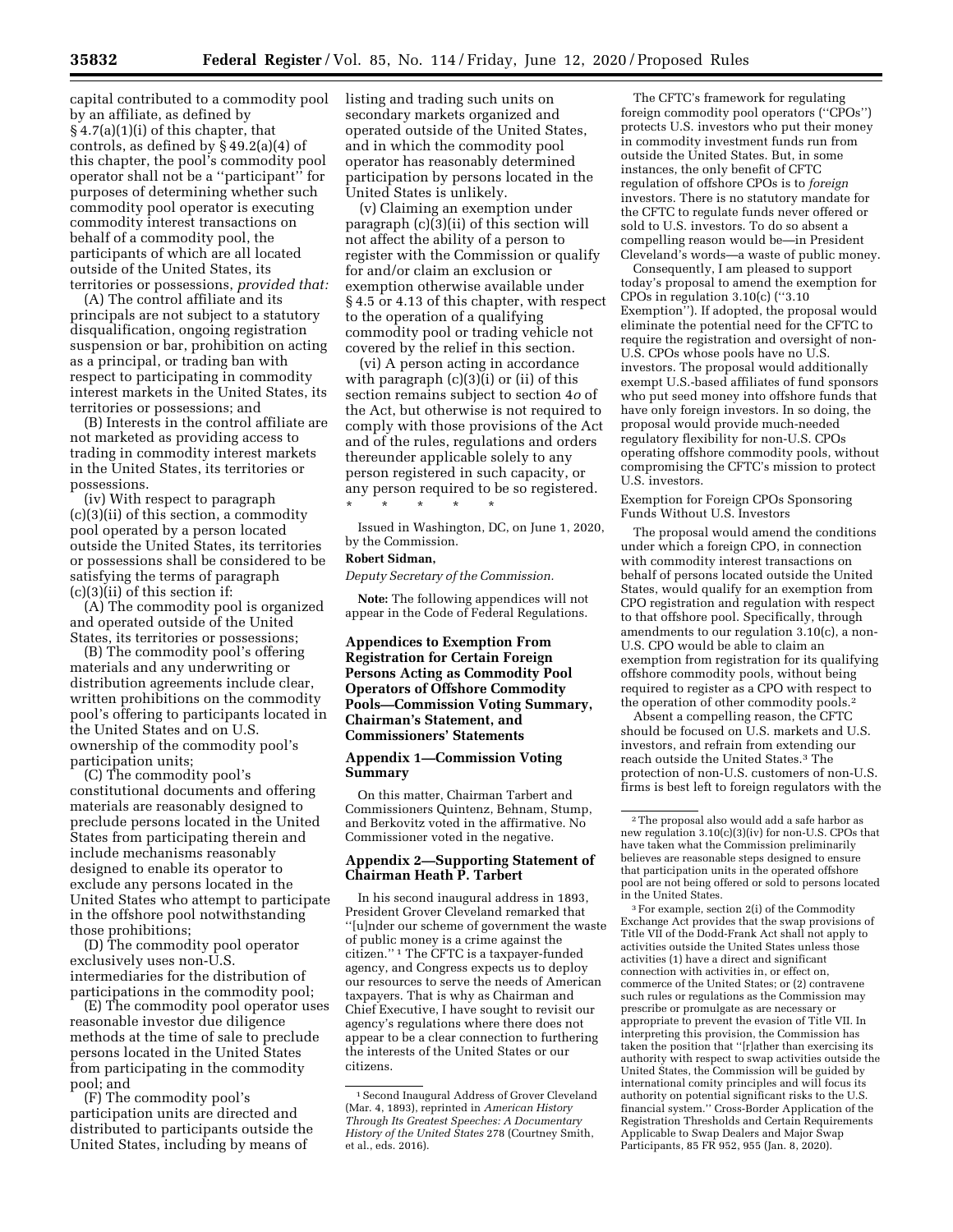relevant jurisdiction and mandate.4 Therefore, I believe it is appropriate for the proposed rule to allow foreign CPOs to rely on the 3.10 Exemption for their foreign commodity pools when they have no U.S. investors. Where a foreign CPO does have U.S. investors, other exemptions or exclusions from registration might be available.

Unfortunately, under a strict construction of the current rule, if a foreign CPO has one fund with U.S. investors, then the foreign CPO must register *all* its funds or rely on some other exemption besides the 3.10 Exemption. This "all or nothing" reading of the rule has produced two competing consequences—neither of which makes for good regulatory policy. First, if the CPO chooses to register all its funds, the CFTC ends up regulating some foreign-based funds without any U.S. investors. Second, if the CPO refuses to register any of its funds, then U.S. investors are effectively denied the liquidity and investment opportunities offered by foreign commodity pools.

In the last decade, statutory and regulatory developments have produced a growing mismatch between the Commission's stated policy purposes underlying the 3.10 Exemption (that focus the CFTC's resources on the protection of U.S. persons) and the strict construction of the 3.10 Exemption (that leads to its ''all or nothing'' application). To address this mismatch, today's proposal would amend the 3.10 Exemption to align the plain text of the exemption with our longstanding policy goal of regulating only foreign CPOs that offer their funds to U.S. investors. In effect, the Commission's walk would finally conform to our talk.<sup>5</sup>

#### Affiliate Investment Exemption

In addition to ensuring the CFTC's resources are focused on commodity pools with U.S. investors, we must also strive to protect those who are truly arms-length, third-party investors. To that end, the proposal would permit certain U.S. control affiliates of a non-U.S. CPO to contribute capital to that CPO's offshore pools as part of the initial capitalization without rendering the non-U.S. CPO ineligible for the 3.10 Exemption. In other words, the proposal would simply allow a U.S. parent company of a foreign CPO to invest in what is

effectively its own offshore fund, without triggering registration requirements.

It is hard to imagine how an entity that ultimately controls a given foreign CPO could lack a sufficient degree of transparency with respect to its own contribution of initial capital to an offshore commodity pool run by that same foreign CPO. In short, a U.S. controlling affiliate's initial investment in its affiliated non-U.S. CPO's offshore pool does not raise the same investor protection concerns as similar investments in the same pool by unaffiliated persons located in the United States. In many cases, moreover, the parent company is itself regulated by other U.S. regulators—for instance, state insurance departments in the case of insurance companies that wish to deploy their own general account assets as they best see fit, in keeping with their separate regulatory regimes. Accordingly, I see no reason to deploy the limited, taxpayer-funded resources of the CFTC to protect U.S. parents of foreign CPOs who are far better positioned than our federal agency to safeguard their own interests.

# **Appendix 3—Supporting Statement of Commissioner Brian Quintenz**

I am pleased to support today's proposal to amend the Commission's regulation providing an exemption from registration for a foreign commodity pool operator trading on U.S. markets on behalf of foreign investors.<sup>1</sup> Building on previously granted staff noaction relief, the proposal would create new possibilities for fund managers and provide for simplified compliance. At the same time, the proposal ensures that the Commodity Exchange Act continues to protect U.S. market participants. Like the Commission's proposal from January addressing its jurisdiction over foreign swap dealing activities,<sup>2</sup> this rulemaking sensibly marks the boundaries of the Commission's reach into foreign derivatives trading activities in light of market realities. And like the proposal from earlier this year amending the Commission's regulations governing commodity broker bankruptcies,<sup>3</sup> in this rulemaking the Commission staff applies their experience to make the Commission's regulations more efficient.

I would like to highlight certain aspects of the proposal. It would permit a foreign fund manager to satisfy the exemption's requirement that its pool does not contain funds of U.S. investors by complying with certain safe harbors, such as fund documentation disclosures.4 The proposal recognizes that the manner in which fund interests are sold in the real world often makes it impossible for a fund manager to make a blanket attestation that there is no U.S. investment in a given commodity pool. I am also particularly pleased to see that U.S. affiliates of foreign pools would have the ability to contribute initial capital to those pools.5

I applaud the staff of the Commission for continuing their work despite the COVID–19 pandemic and I look forward to reviewing the industry's comments.

## **Appendix 4—Statement of Commissioner Rostin Behnam**

I will support today's notice of proposed rulemaking and reopening of a comment period primarily aimed at amending the conditions of the current exemption under Commission regulation  $3.10(c)(3)$  (referred to as the ''3.10 Exemption'') available to certain non-U.S. commodity pool operators (CPOs) to further reflect the increasingly global nature of the CPO space and clarify the Commission's approach with respect to its oversight of foreign intermediaries that are not engaged in commodity interest activities on behalf of U.S. customers. I greatly appreciate the time and consideration that the staff of the Division of Swap Dealer and Intermediary Oversight (DSIO) gave to my comments and concerns. I also wish to thank the Office of General Counsel (OGC) staff for ensuring that we consistently adhere to the letter and spirit of the Commodity Exchange Act (CEA or the ''Act'') and regulations. I am pleased that the ongoing dialog that has become a hallmark of many working relationships within the Commission is enduring better than ever through the pandemic, and that we can advance important policy and regulatory initiatives without sacrificing constructive debate and deliberation.

Today's proposal both expands the availability of the 3.10 Exemption to non-U.S. CPOs who operate both qualifying offshore commodity pools and other commodity pools that may or may not meet an alternative regulatory registration exemption or exclusion and eases certain identifiable and unduly restrictive impediments to relying on the 3.10 Exemption. Like several recent rulemakings undertaken with respect to Part 4 of the Commission Regulations, today's proposal is a continuation of the Commission's ongoing efforts in honing its regulatory footprint with respect to this dynamic segment of the derivatives market by refining our approach through calibrating decades of policy and rulemakings to the needs of the market participants, consumers, and the national public interest we are charged with protecting.

Though today's proposal is brief in its delivery, it reflects many years of staff experience and familiarity with the Commission's historical positions and reasoning in addressing material policy issues raised by appropriately balancing the financial interests of foreign intermediaries and their customers with our commitment to the financial integrity of U.S. markets and U.S. customer protection. I believe today's proposal equally reflects the Commission's commitment to making targeted changes in step with improvements in surveillance and monitoring capabilities as well with our

<sup>4</sup>The Commission also cited this policy position in the initial proposal for what ultimately became Commission regulation 3.10(c)(3)(i). *See* 72 FR 15637, 15638 (Apr. 2, 2007).

<sup>5</sup>Apart from policy incoherence inside the CFTC, the mismatch has also caused confusion among CPOs and their investors. A number of foreign CPOs have not adopted the strict ''all or nothing'' reading of the 3.10 Exemption, but have instead quite sensibly latched on to the Commission's stated policy behind the rule to conclude that a foreign CPO may rely on the current 3.10 Exemption for non-U.S. pools with only non-U.S. investors even if the foreign CPO operates other non-U.S. pools with U.S. investors. Given that the confusion largely stems from the Commission's own doing, I would not support any enforcement action against foreign CPOs whose interpretation followed the spirit, if not the letter, of the 3.10 Exemption. Furthermore, today's proposal, if adopted, would vindicate their reading.

<sup>1</sup>CFTC regulation 3.10(c)(3) (17 CFR 3.10(c)(3)).

<sup>2</sup>Cross-Border Application of the Registration Thresholds and Certain Requirements Applicable to Swap Dealers and Major Swap Participants (Notice of Proposed Rulemaking), 85 FR 952 (Jan. 8, 2020).

<sup>3</sup>Bankruptcy Regulations (Notice of Proposed Rulemaking) issued by the Commission on Apr. 14, 2020, publication in the **Federal Register** pending. 4Proposed regulation 3.10(c)(3)(iv). 5Proposed regulation 3.10(c)(3)(iii).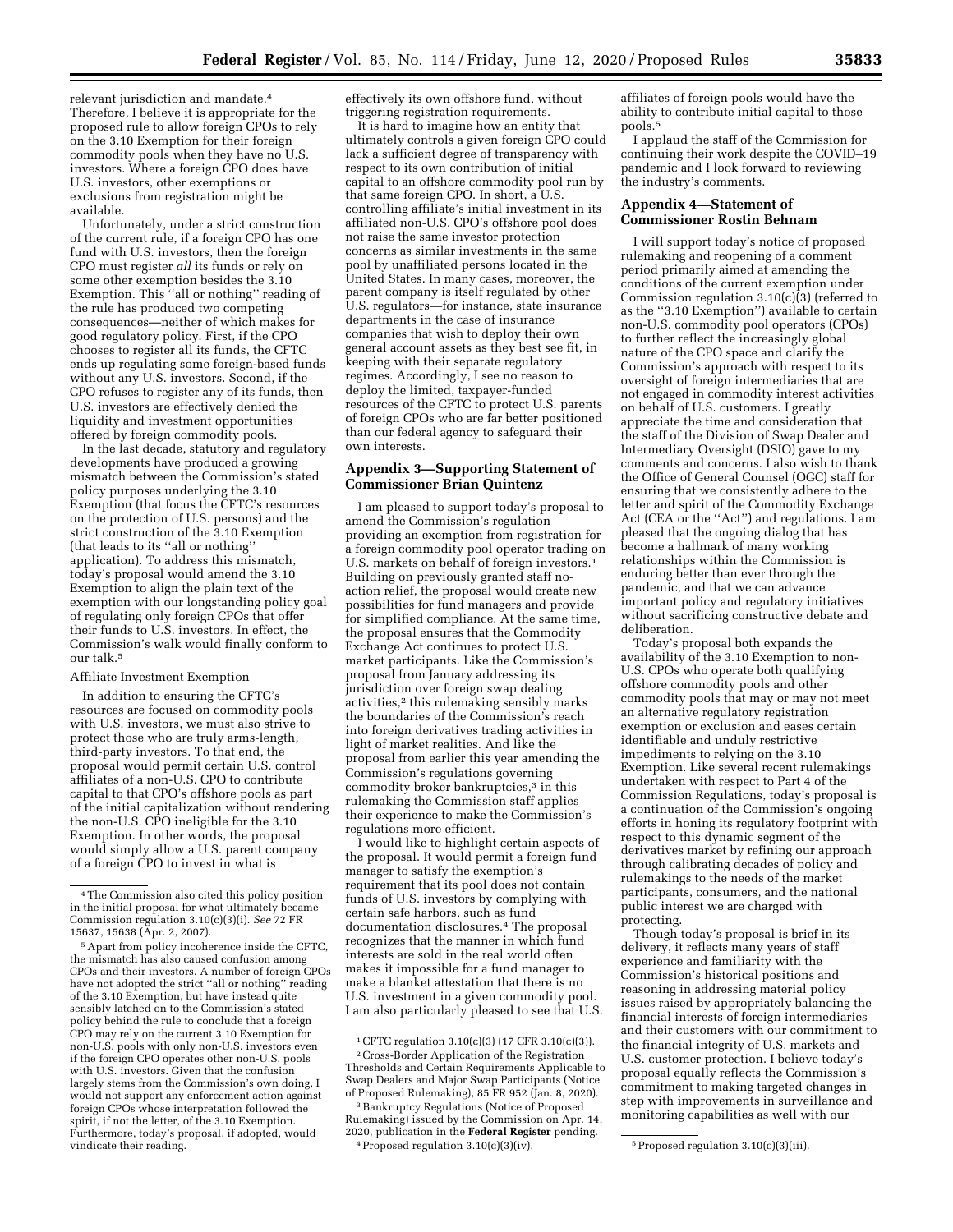relationships with both the National Futures Association (NFA) and foreign regulators.

Last fall, when the Commission finalized several amendments to part 4 of the regulations addressing various registration and compliance requirements for CPOs and commodity trading advisors, I commended its decision to not move forward at that time on proposals to exempt from registration qualifying CPOs operating commodity pools outside of the U.S. consistent with Commission Staff Advisory 18–96 1 and adding a prohibition against statutory disqualifications for certain exempt CPOs.2 The decision not to act reflected a thoughtful consideration of the comments received and the practicalities of both proposals as they related to ongoing concerns about crossborder issues and the Commission's regulatory goals.

Today's proposal results from ongoing review and discussions with market participants and the NFA to determine how best to provide relief that better aligns the Commission's customer protection concerns with the Commission's regulatory provisions in an increasingly international asset management space.3 Other aspects of today's proposal include the addition of a safe harbor for person's engaged in CPO activities with respect to offshore commodity pools that take certain enumerated actions aimed at preventing U.S. persons from participating in such pools, and a provision permitting certain U.S. control affiliates of a non-U.S. CPO to contribute capital to such CPO's offshore pools as seed money without impacting the non-U.S. CPO's eligibility for the 3.10(c) Exemption. Taking a pause as opposed to rushing forward has afforded Commission staff additional time to tailor regulatory language so as to avoid confusion and inadvertent loss of longstanding Commission policy aimed at protecting U.S. customers.

While I have some questions and will be interested in hearing from commenters on the specific issues raised with regard to seed money and certain other aspects of the proposal that seem to permeate multiple policy-driven discussions of late, I believe today's proposal is reasonable, will reduce regulatory burdens without sacrificing key regulatory protections, and is drafted in observance of the high standards for exercising exemptive authority under section 4(c) of the Act. To that end, I am reassured that the exercise of such authority unequivocally preserves the Commission's

authority outlined in section 4(d) of the Act to investigate a CPO's compliance with the requirements and conditions of the 3.10(c) Exemption, as proposed, and to bring an enforcement action for any violation of any provision of the CEA or Commission regulations caused by the failure to comply with or satisfy any of the Exemption's conditions or requirements.4 This is in addition to the Commission's retained authority to take enforcement action against any non-U.S. CPO claiming the 3.10 Exemption based on their activities within the U.S. derivatives markets consistent with our authority regarding market participants generally.

Again, I would like to thank the staffs of DSIO, OGC and the rest of the Commissioners who worked to put forth this proposal.

## **Appendix 5—Statement of Commissioner Dan M. Berkovitz**

I support the proposal to amend regulation  $3.10(c)(3)$  addressing the exemption from registration for foreign persons who operate commodity pools for customers located outside of the United States (''Proposal''). The Commission should focus its limited resources on commodity pools in which U.S. persons participate, rather than commodity pools located outside the U.S. in which only non-U.S. persons participate. The Proposal addresses several specific scenarios in which the registration exemption would apply, and which previously created potential uncertainty for market participants.

I am concerned, however, that the provision in the Proposal that would enable controlling affiliates—U.S. entities with U.S. investors that provide capital to non-U.S. pools—to rely on the exemption could be used by CPOs who take funds directly from U.S. persons to evade the CPO registration and regulatory requirements. I look forward to reviewing comments on whether that provision is appropriate and whether additional conditions or limitations should apply to prevent such abuse.

#### *Non-U.S. Pools With no U.S. Customers*

It is longstanding CFTC policy that an entity that meets the CPO definition and trades commodity interests in our markets is not required to register as a CPO if the entity is located offshore and only operates pools for persons located outside of the United States.1 In 2007, the Commission expressly codified the exemption in regulation 3.10(c)(3). Customer protection is a primary goal of the Commission's registration and regulatory requirements for CPOs.2 The rationale for the exemption for foreign pools has been that the CFTC's customer protection regulations generally should focus on

regulating activities that have an impact on U.S. customers and commerce.3 To the extent the commodity pools that would be exempt from registration under the Proposal trade derivatives on U.S. exchanges, those activities are subject to oversight by the exchanges and through the Commission's exchange regulations.

Since the adoption of the regulation 3.10(c)(3) registration exemption, two developments have increased the need for greater clarity in the rule. First, changes to CFTC regulations since the 2008 financial crisis, particularly adding swap regulation and placing needed limits on other CPO registration exemptions, have led to a significant increase in the number of pool operators that are technically subject to registration. Second, the business of commodity investment management has become more global in nature, increasing the complexity of cross border activities by the firms that operate commodity pools.

The Proposal would exempt non-U.S. CPOs from registration and regulation with respect to individual commodity pools that do not solicit from U.S. persons or have U.S. investors.4 The Proposal also provides that this exemption for some pools may be used with other exemptions or exclusions permitted under our regulations. These changes largely reflect the pre-existing policy that non-U.S. CPOs need not register their offshore pools.

The Proposal would provide a safe harbor to the non-U.S. CPOs in the event that U.S. persons become inadvertently invested in the offshore pools. The Proposal appears to provide adequate conditions on the safe harbor to prevent abuse thereof. I look forward to comments on whether the proposed conditions should be expanded, reduced, or otherwise modified.

Finally, the Proposal would permit a non-U.S. CPO to rely on the exemption even if a U.S. entity that controls the non-U.S. CPO contributes capital in the initial funding of the exempt offshore pools. This provision could be beneficial for U.S. fund managers seeking to compete in foreign markets and may be acceptable with appropriate limits.

I am concerned, however, that the controlling affiliate provision would enable persons in the U.S. to indirectly invest either knowingly or unknowingly—in unregulated foreign commodity pools. Under this provision, partnerships and corporations could take in investment funds from U.S. persons and invest those funds in commodity pools operated by non-U.S. pool operators that they ''control.'' Neither the controlling

<sup>1</sup>Advisory No. 18–96, Offshore Commodity Pools Relief for Certain Registered CPOs from rules 4.21, 4.22 and 4.23(a)(10) and (a)(11) and From the Location of Books and Records Requirement of Rule 4.23 (Apr. 11, 1996), *[https://www.cftc.gov/sites/](https://www.cftc.gov/sites/default/files/tm/advisory18-96.htm)  [default/files/tm/advisory18-96.htm.](https://www.cftc.gov/sites/default/files/tm/advisory18-96.htm)* 

<sup>2</sup>Rostin Behnam, Statement of Concurrence by CFTC Commissioner Rostin Behnam: Amendments to Registration and Compliance Requirements for Commodity Pool Operators and Commodity Trading Advisors, Nov. 25, 2019, *[https://](https://www.cftc.gov/PressRoom/SpeechesTestimony/behnamstatement112519) [www.cftc.gov/PressRoom/SpeechesTestimony/](https://www.cftc.gov/PressRoom/SpeechesTestimony/behnamstatement112519)  [behnamstatement112519.](https://www.cftc.gov/PressRoom/SpeechesTestimony/behnamstatement112519)* 

<sup>&</sup>lt;sup>3</sup> Of note, today's proposal does not retract Staff-Advisory 18–96, remains available to U.S. CPOs and others who would not be in the position to rely on the revised 3.10(c) Exemption as proposed today.

<sup>4</sup> 7 U.S.C. 6(d).

<sup>1</sup>*See* CFTC Staff Interpretative Letter 76–21 (Aug. 15, 1976).

<sup>2</sup>The regulation of CPOs also facilitates the Commission's oversight of the derivative markets, management of systemic risks, and mandate to ensure safe trading practices. *See, e.g.,* Commodity Pool Operators and Commodity Trading Advisors: Compliance Obligations, 77 FR 11252, 11253, 11275 (Feb. 24, 2012); *upheld in Investment Company Institute* v. *CFTC,* 720 F.3d 370 (D.C. Cir. 2013).

<sup>3</sup>*See e.g.,* Commodity Exchange Act (''CEA'') section  $2(i)$ . In contrast to this focus on customers, a primary policy goal of swap dealer regulation is preventing systemic risk. This goal necessitates oversight of swap trading activity outside of the United States that can have a significant impact on U.S. commerce if risks from that activity come back into the U.S. financial system through regulated swap dealers. *See generally* Interpretive Guidance and Policy Statement Regarding Compliance with Certain Swap Regulations, 78 FR 45292 (July 26, 2013).

<sup>4</sup>The CPO would need to register and comply with CFTC regulations with regard to any other commodity pools it operates that do solicit funds from U.S. persons.